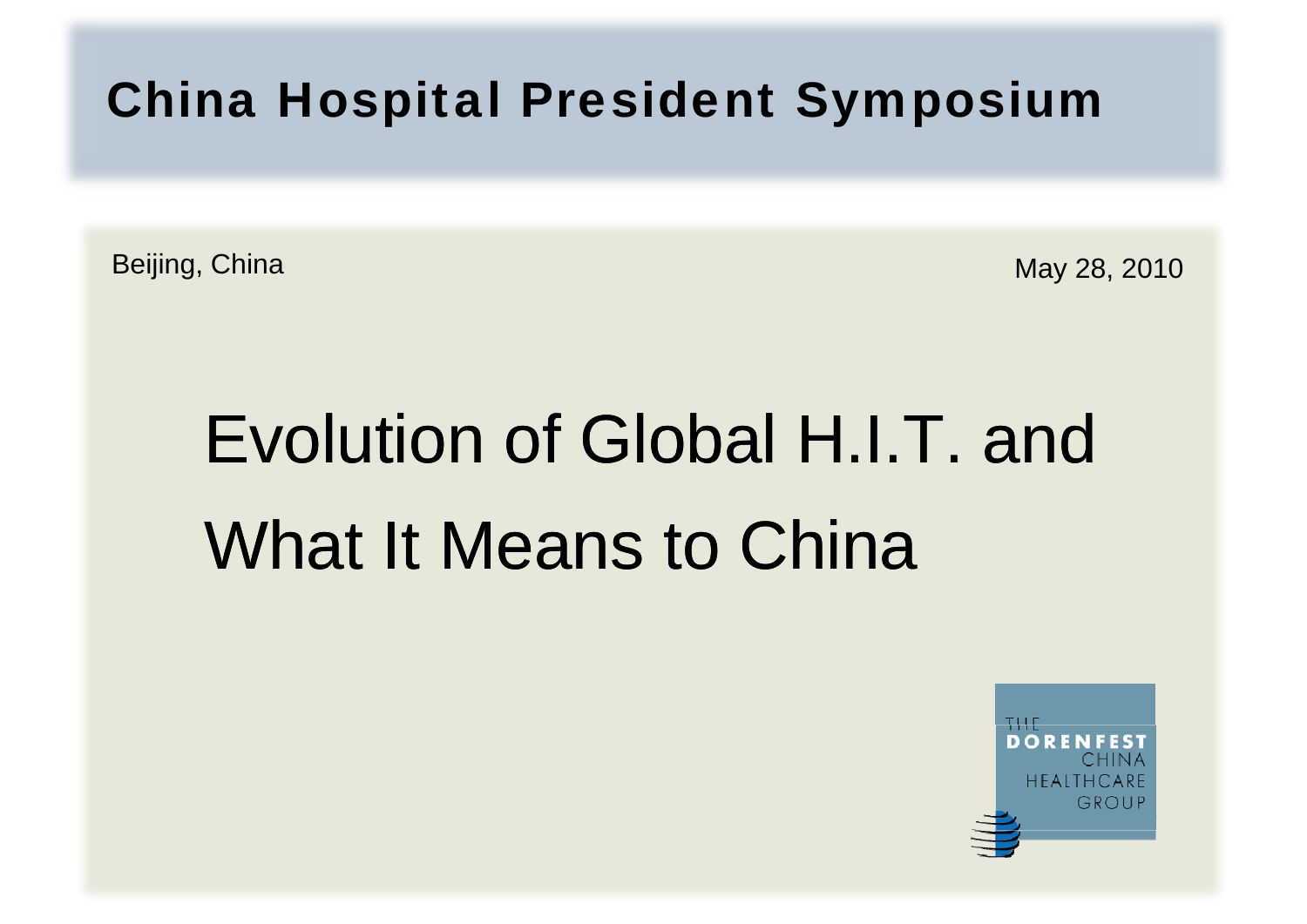



- ٠ Share the H.I.T. Experience of Early Adopter Countries
- Summarize the China H.I.T. Situation
- ٠ Make Some Suggestions About Applying the Global H.I.T. Experience in China

۰ Q&A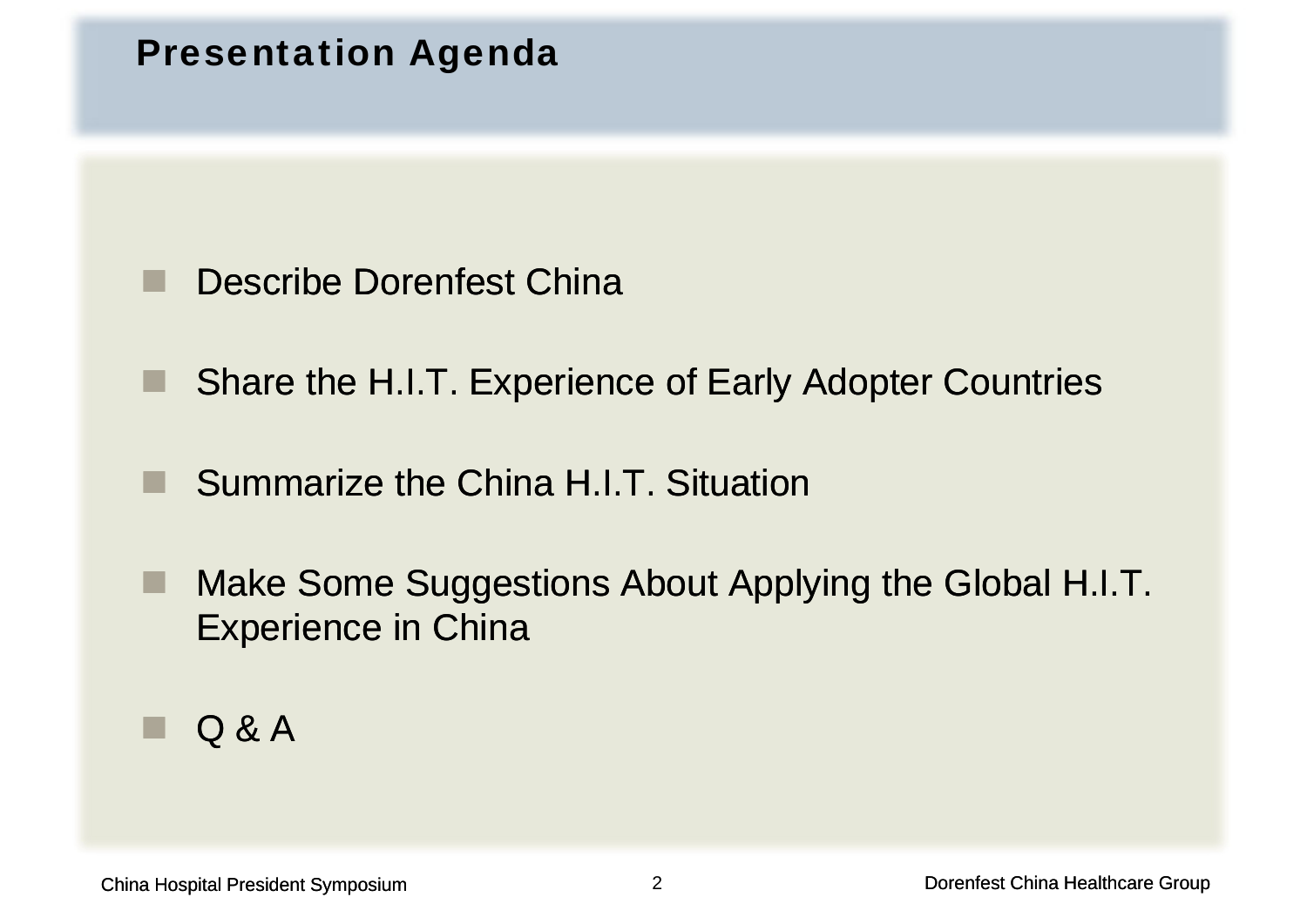#### The Dorenfest Group

- 40 Years Experience in H.I.T.
- Offer Healthcare Improvement Services
- ■ Focus on Improving Patient Care and Operational Efficiency Through Better Change Management
	- Work Process Improvement
	- Management Systems Improvement
	- Improvement in Services for Patients
	- Improvement in Quality of Patient Care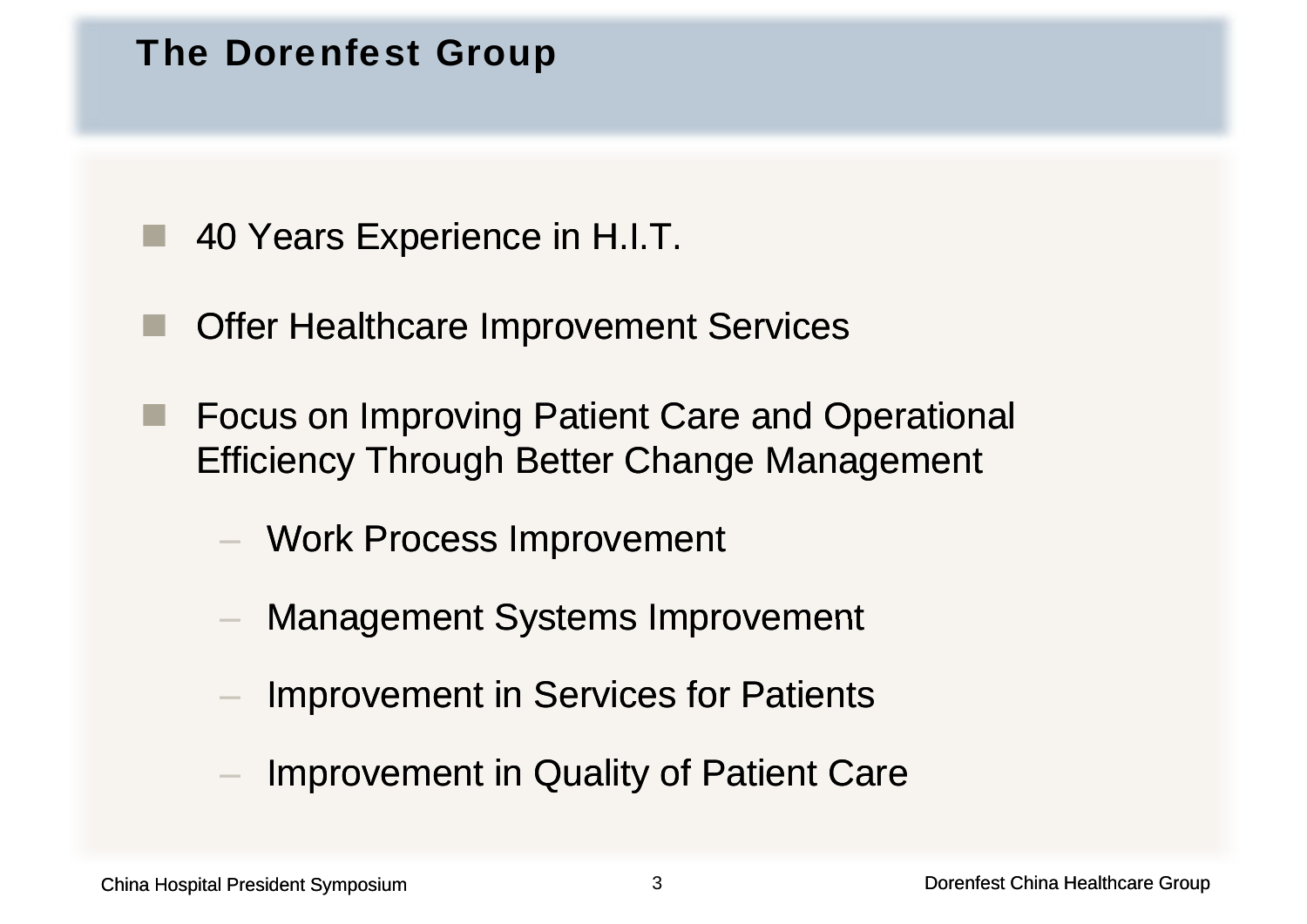#### Some Dorenfest Hospital Projects

Abington Memorial Hospital Addison Gilbert Hospital Adventist Health System/Sunbelt Adventist Health System/West Akron General Hospital Albemarle Hospital Baptist Healthcare System Baxter County Regional Hospital Baylor Health Care System Benedictine Health System Boulder Community Hospital Brackenridge Hospital Bristol Bay Regional Health System Burlington Medical Center Caritas Health Services Carondelet Health System Central DuPage Health System Central Washington Hospital Centura Health Charleston Area Medical Center Children's Health Care Cleveland Home Health Agency Community Memorial Hospital Conway Regional Medical Center Cortland Memorial Hospital Cox Medical Centers and Health Services DCH Healthcare Authority Delnor Community Hospital Dreyer Medical Clinic Duluth Clinic East Alabama Medical Center Edward Health Services Corporation Flagler Hospital Florida Hospital Freeman Health Services Freeport Memorial Hospital Glenoaks Medical Center

The Good Samaritan Hospital Grady Health System Greenwich Health Authority Hamot Medical Center Hazleton-St. Joseph Medical Center Hinsdale Hospital Holy Redeemer Hospital and Medical Center Horizon Health Care Group Howard Young Medical Center Humility of Mary Health Care Illinois Medical Billing Service Integris Health System I Bay Regional Health System Jackson County Memorial Hospital South Jersey Hospital System Johnston Memorial Hospital Kennebec Health System Lakeland Regional Health System Little Sisters of the Poor Health Services Los Angeles County Department of Health ServicesMarion General Hospital Medical Center of Southern Indiana Memorial Health Alliance of Burlington Memorial Health Services – Long Beach Memorial Hospital – Belleville Memorial Health System – South Bend Mid-Maine Medical Center s Mid-Maine Medical Center Newsian St. Mary's Hospital – West Palm Beach Michigan HealthLink Miller-Dwan Health System Mount Clemens General Hospital Muskogee Regional Medical Center Nebraska Methodist Health System Presbyterian Health Care Services d Health Services Corporation **Tulane University Hospital and Clinic** Creation Presbyterian Health Care Services Progressive Health System Providence Medical Center Pungo District Hospital Rapides Regional Medical Center Ravenswood Hospital

Resurrection Health Care Corporation River District Hospital Riverside County Health Services Agency Robert Wood Johnson University Hospital Rush North Shore Medical Center Salinas Valley Memorial Hospital San Antonio Community Hospital Scripps Clinic Shadyside Hospital Sharp HealthCare Sisters of Charity of Nazareth Healthcare **System** South Jersey Hospital System Southeastern Ohio Regional Medical Center Southern Illinois Health Corporation St. Agnes Hospital St. Clare's Hospital St. Elizabeth Hospital St. Francis Medical Center St. Joseph Health System – Orange, CA St. Joseph Hospital – Cheektowaga, NY St. Joseph's Hospital – Marshfield, WI St. Joseph's Medical Center – Brainerd, MN St. Luke's Hospital – Duluth St. Mary's Hospital – Amsterdam, NY St. Mary's Medical Center – Duluth St. Vincent Infirmary Medical Center Stillwater Medical Center SwedishAmerican Health System Texoma Medical Center University of Tennessee Bowld Hospital Valley Hospital Washington County Health System William Beaumont Hospital Corporation Willis-Knighton Medical Center Yuma Regional Medical Center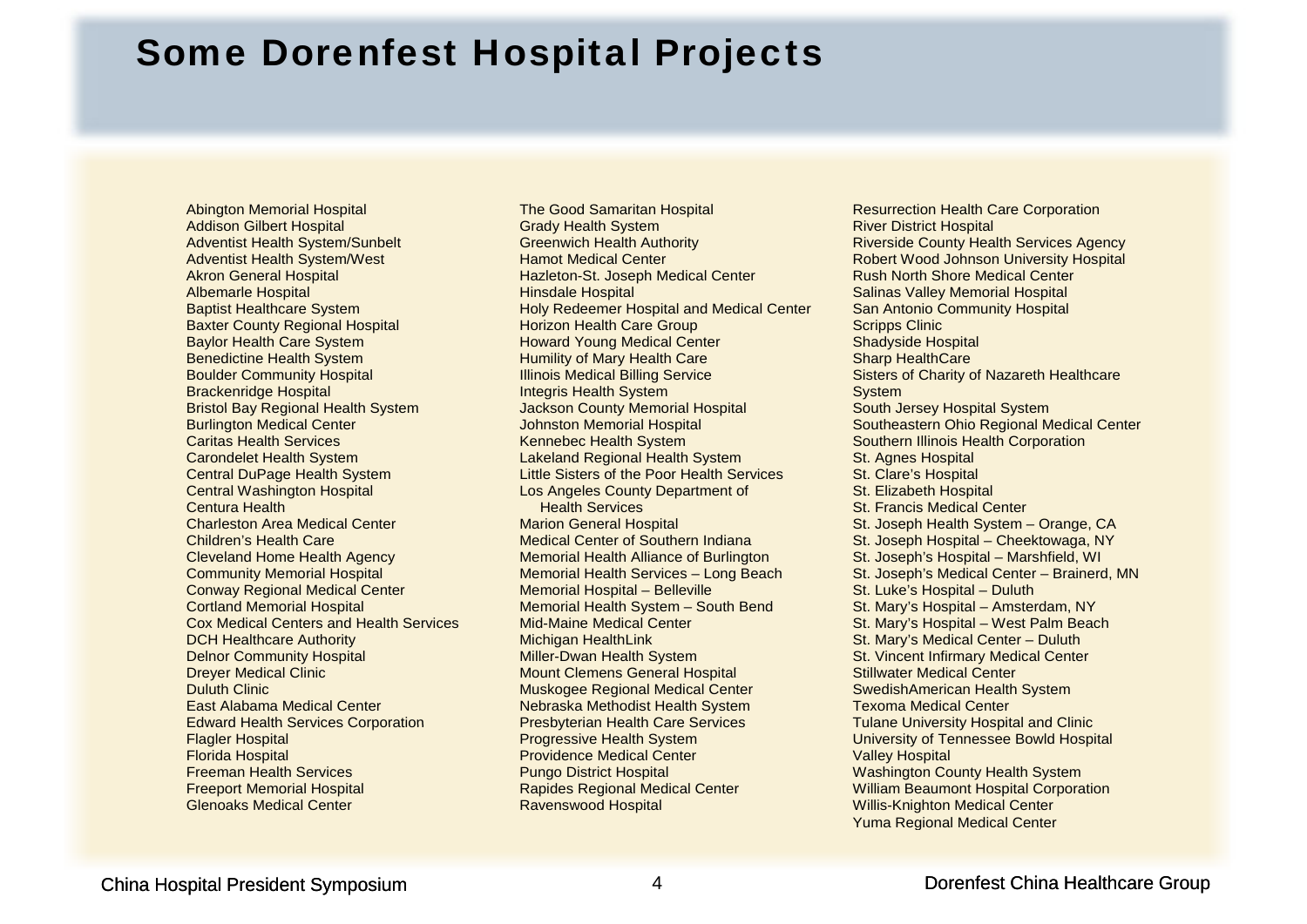#### Some Dorenfest Healthcare Supplier Projects

3COM Corporation 3M Corporation Abbott Laboratories ALL TEL American Business Computers American Hospital Supply Corporation American Medical InternationalAmicare Anacomp, Inc. Anixter, Inc. Apple Computer, Inc. Arthur D. Little, Inc. Arthur Young & C AT&T Information Systems AT&T Technologies Automated Information Systems, Inc. AVNET Bacon, Whipple and Company Bain and Associates IncBasic American Medical Inc. Baxter Diagnostic, Inc. Baxter Travenol Laboratories **BayNetworks** Becton Dickinson Bell Atlantic Bell Laboratories Biovation, Inc. Bristol-Myers Squibb Brunswick Corporation Cerner Communit y Health Computing COMPAQ Computer **Compucare** Computer Sciences Corporation

Crowntek, Inc. Datacare, Inc. Dell Computer Corporation Digital Equipment Corporation E.I. du Pont de Nemours & Company Eclipsys/TDS Eli Lilly Emtek General Electric Company Habush & Habush, Inc. Hambrecht & Quist, Inc. HBO & Company Company Pathlab Realth Data Network Property Realthabel Burn Bathlab Health Systems International, Inc. Health-Comp. Inc. Hewlett-Packard Hill-Rom **Honeywell** n and Associates, Inc. **According the Constant Corporation of America Corporation** Ransburg Corporation Humana, Inc. IBM Corporation **IDX Corporation** IMS America, Ltd. Information Strategies, Inc. Intel Corporation Contract and Contract Contract Communication of the Corporation Contract Contract Contract Contract Contract Contract Contract Contract Contract Contract Contract Contract Contract Contract Contract Contract Contract Contr Intellimed Johnson & Johnson Kimberly Clark Lawson Software LORAL/Martin Lotus Development McDonnell-Douglas Health Information Systems McGraw Hill McMullen & Associates (Canada)

MedAmerica Health Systems Medicus Systems Mediflex Systems Meta Software Microsoft Corporation Moore Business Systems, Inc. Motorola, Inc. National Medical Enterprises NCR Corporation NetFRAME Nuvatec, Inc. Ohio Nuclear Pathlah PeopleSoft Physio Control Praxis International Prime Health, Inc. PROMIS Health Technologies **Ransburg Corporation** Retrieval Systems SAIC Sentry Data, Inc. Shared Medical Systems Spacelabs, Inc. Sun Information Systems Sunquest Corporation TETRAD (England) Total Business Systems Trinity Computing Systems **Universal Health Services** VoiceLinks Medical Wisconsin Blue Cross Xerox Computer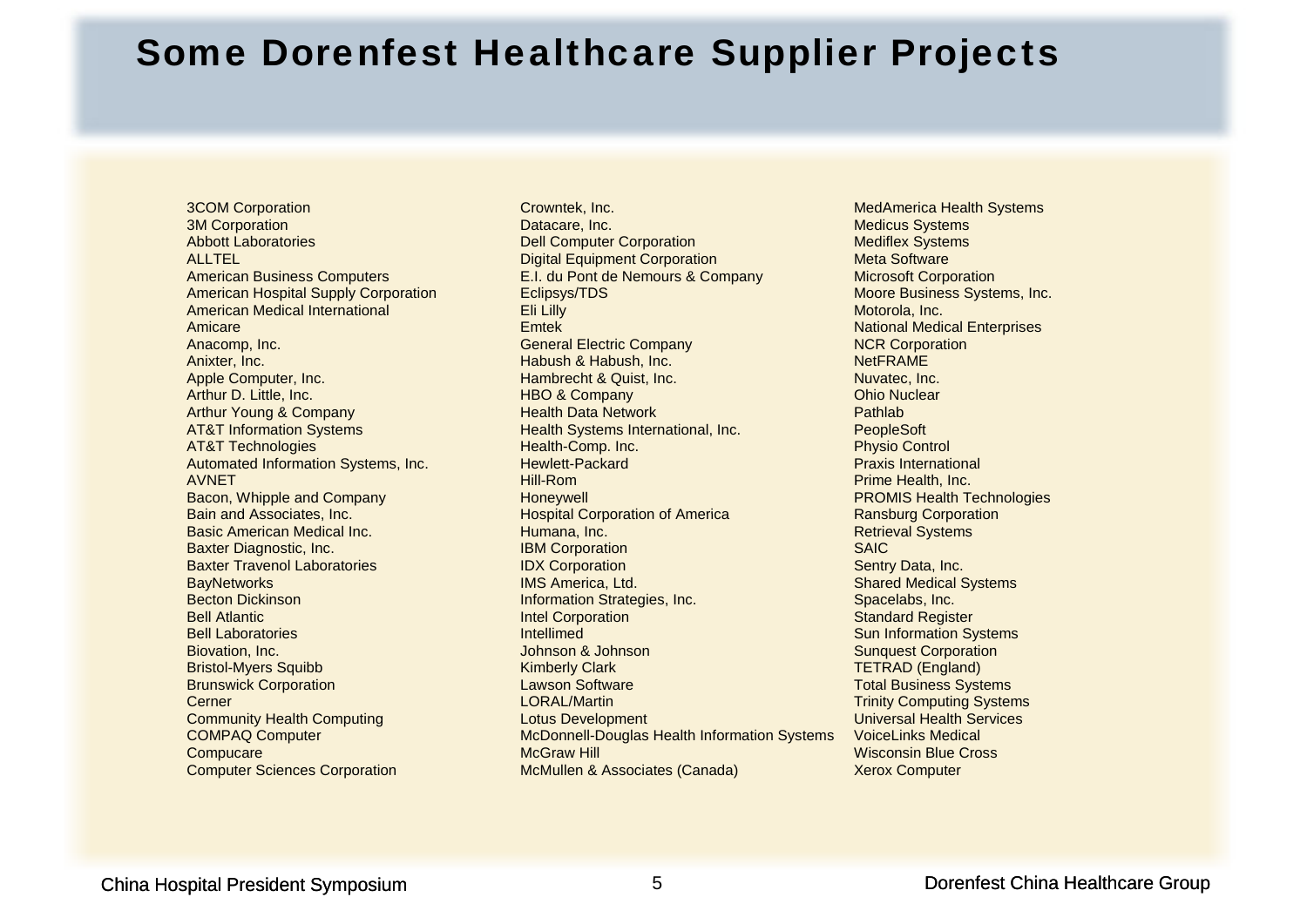#### Dorenfest's Investigation of China Healthcare in 2005-2006

- 1.Visited 17 Cities in China
- 2.Met 100's of Healthcare Industry Leaders in China
- 3. Visited Over 100 Hospitals to Review Hospital Operations and Define Opportunities for Improvement
- 4.Met Provincial and City Health Bureau Leaders in Cities Visited
- 5. Met with Many Companies Selling Products and Services to the Healthcare Industry in China
- 6. Evaluated a Group of Hospital Ownership and Management Opportunities and Assessed Viability of the Dorenfest "Model Hospital" in China
- 7.Developed a Strategy for Bringing Dorenfest Skill and Experience to China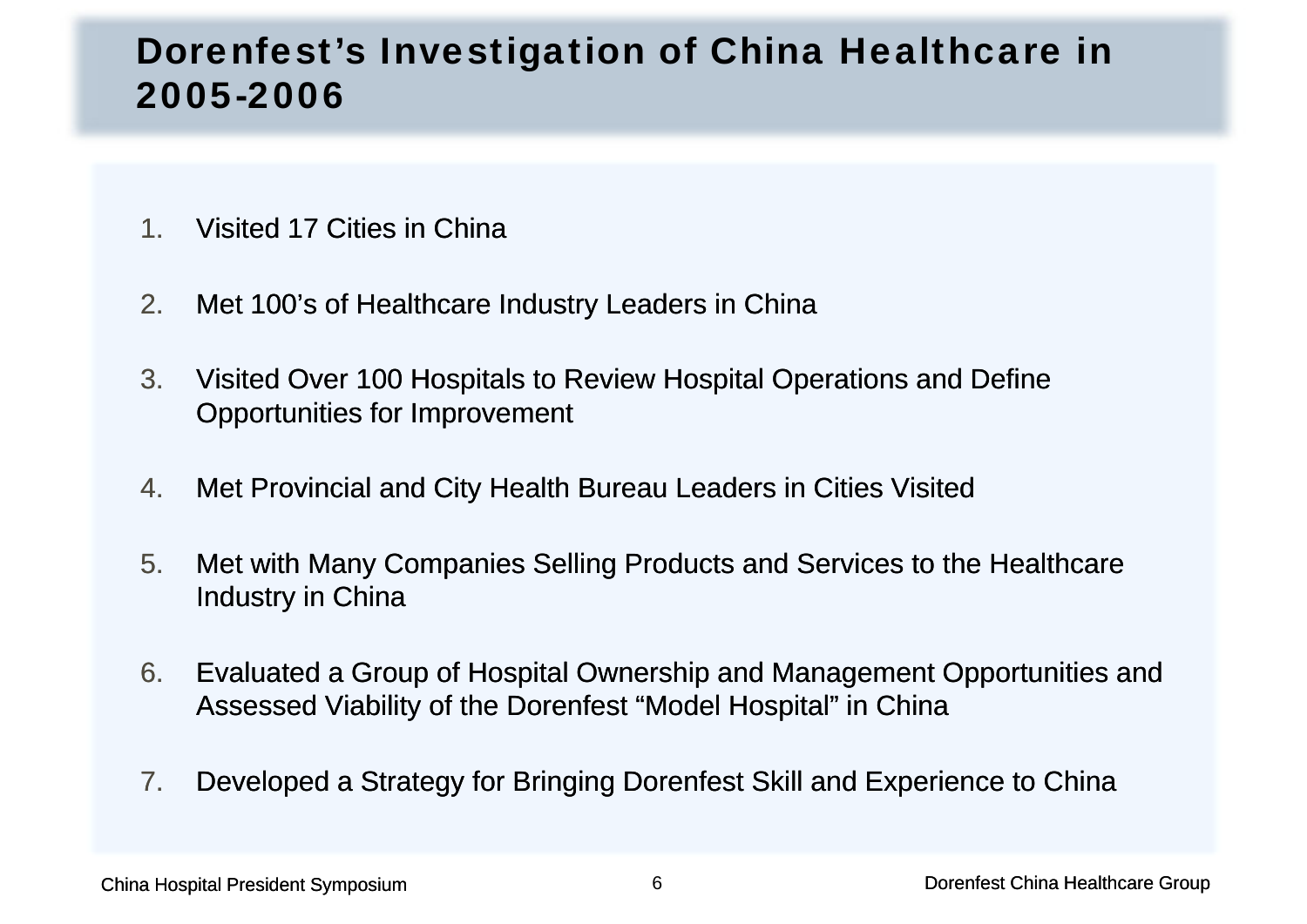#### Examples of Dorenfest Projects in China

Some Health Bureau Clients for RHN and Digital Hospital Planning

Shenzhen

ш

п

- **Chongqing**
- Some Hospital Clients
	- Peking University Third Hospital
	- Ananghai Changning Maternity & Infant Health Institute
	- Rizhao City People's Hospital
- a se Help Clients from Other Locations Bring Their Skills to Mainland China
	- Hong Kong Hospital Authority
	- **Microsoft**
	- **Philips**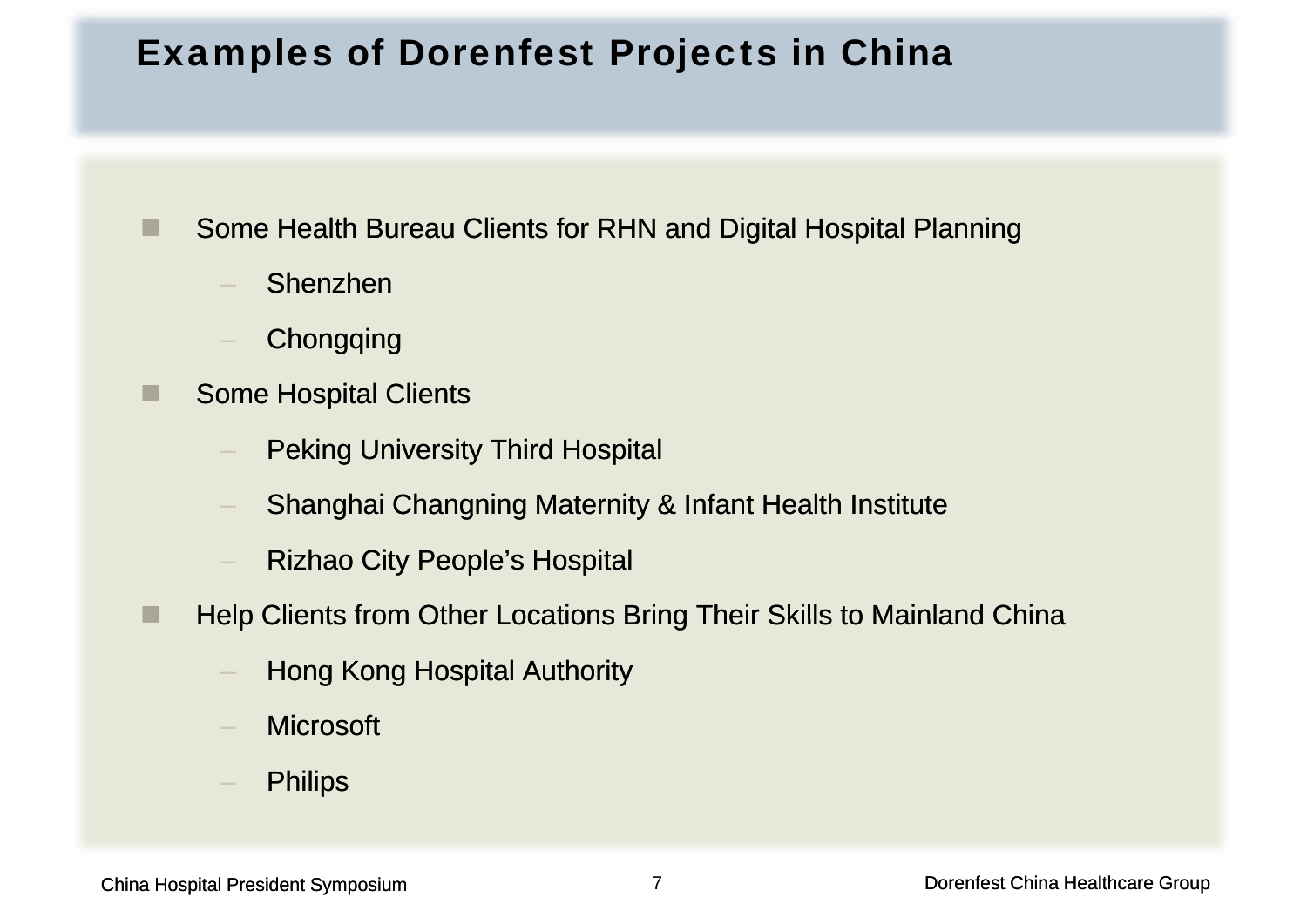China Hospital President Symposium

## The H.I.T. Experience of Early Adopter Countries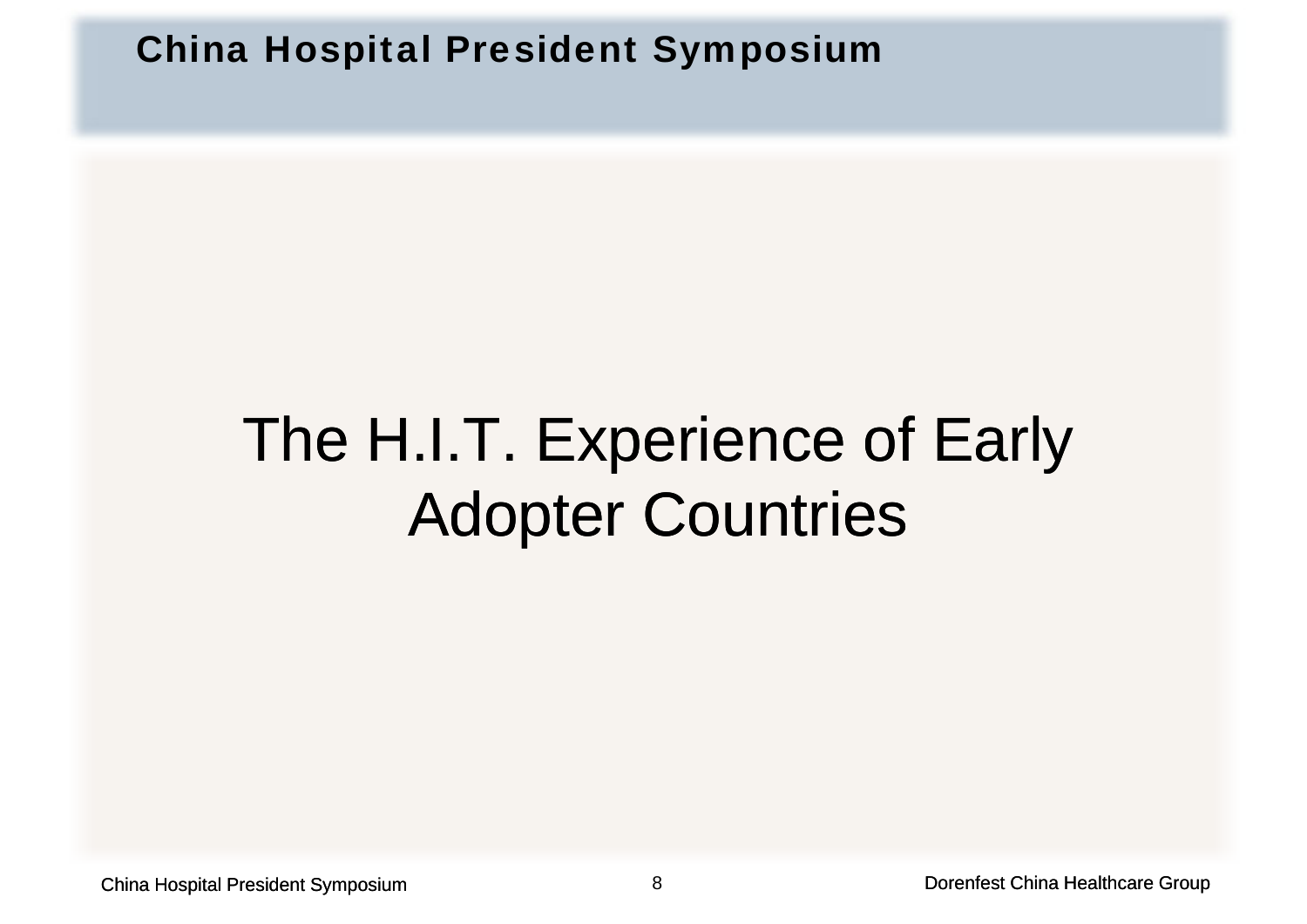#### Opportunities to Improve Healthcare Delivery Have Been Pursued for Many Years

- Great Redundancy of Information
- Ш High Error Potential
- Lack of Timeliness
- Τ ■ High Cost
- Τ Organization Complexity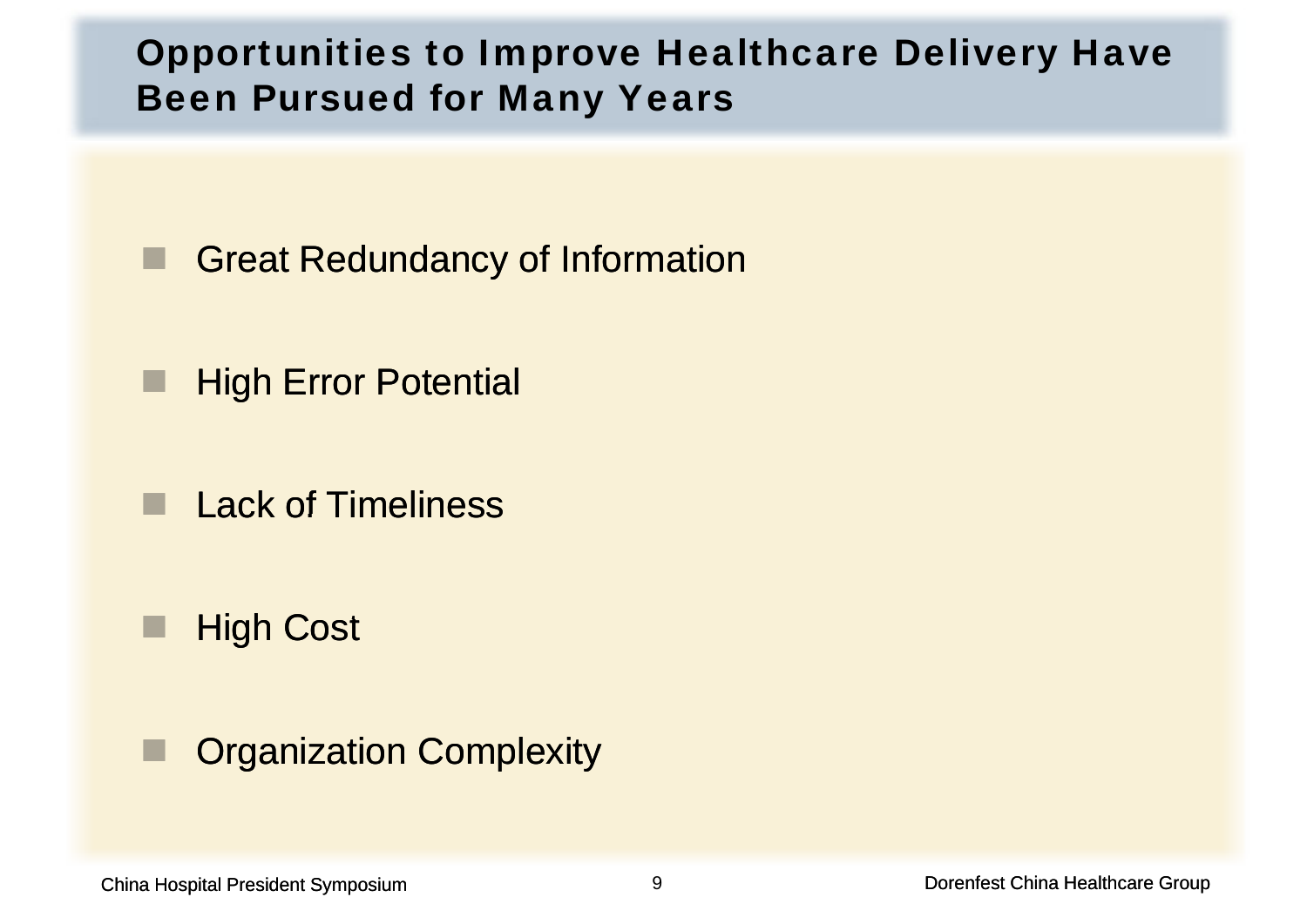#### U.S. Hospitals Have Sought an EHR Since the 1960s Through Four Generations of I.T. Systems

- 1. Finance Systems (1960s and 1970s)
- 2. Limited Clinical Systems (1970s and 1980s)
- 3. More Advanced Clinical Systems (Late 1980s and 1990s)
- 4. Electronic Health Records (2000s)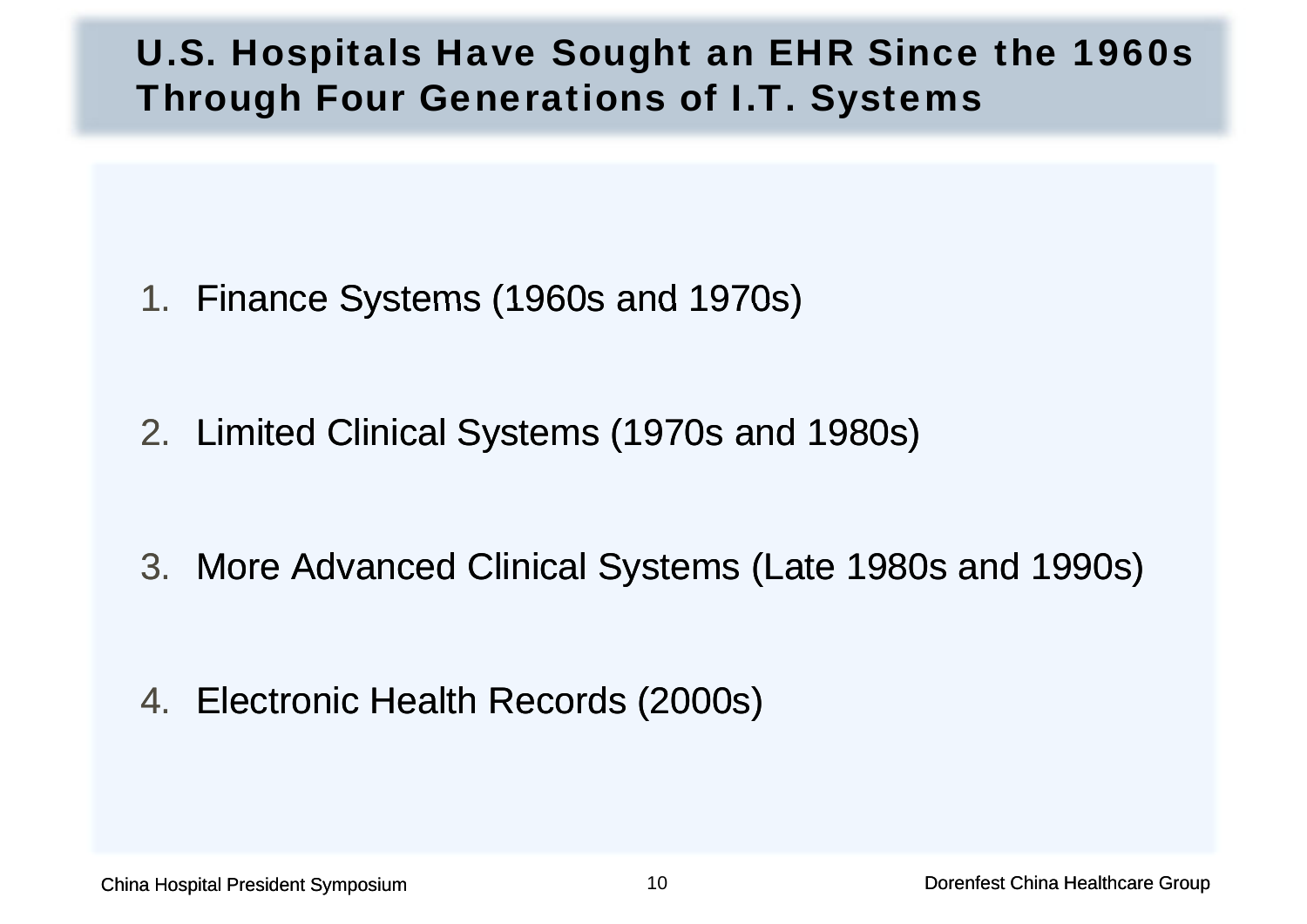#### But Poorly Implemented Change Layered Redundant Work on Top of Original Inefficiency

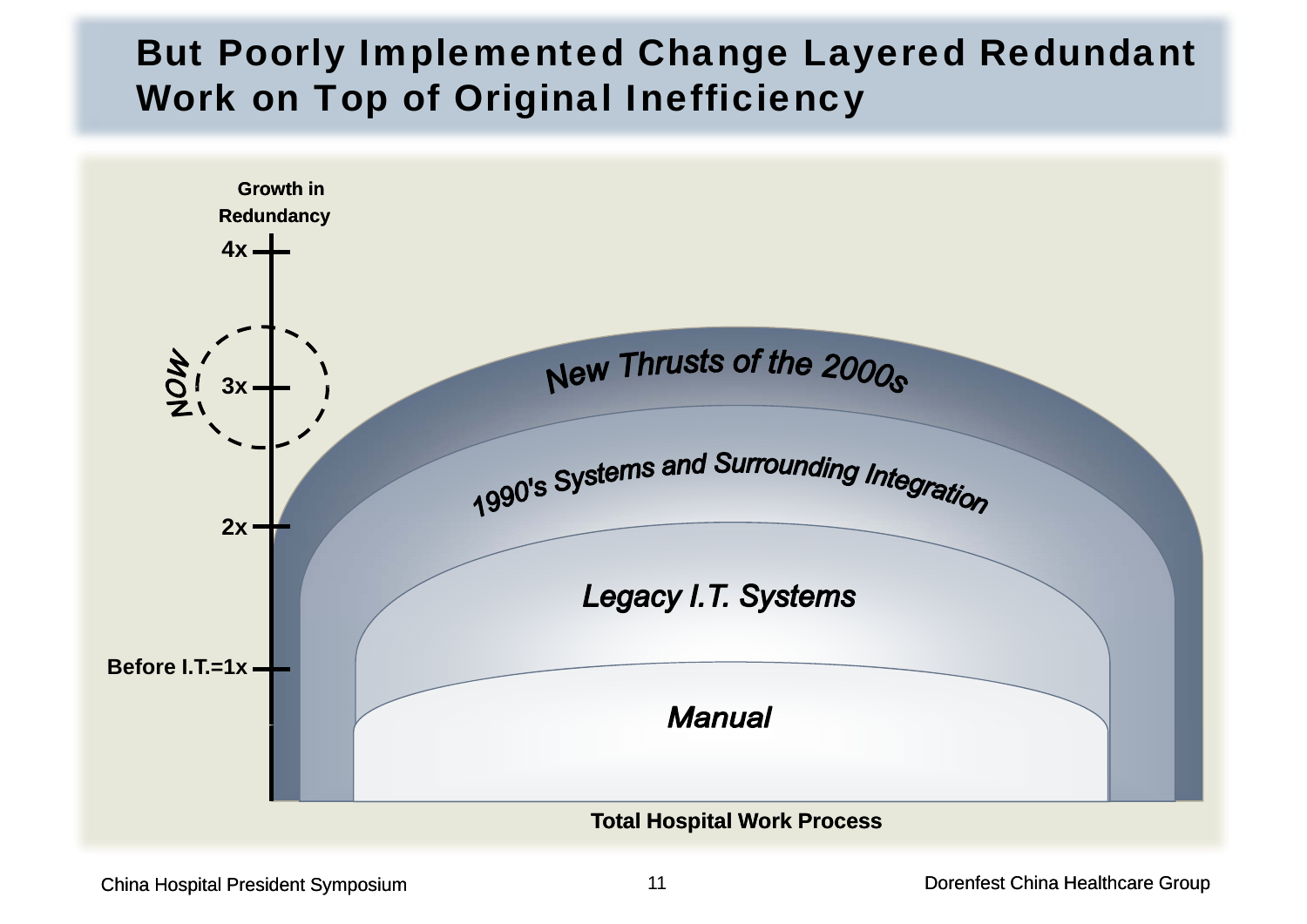#### At the Beginning

- ш Large Vision
- п Hardware Technology Limited and Expensive
	- Large Computers
	- Inefficient Software Development Methodologies
- ٠ Self Development was the Only Software Approach and Remained the Preferred Approach for a Period of Time
- ٠ Packaged Software Emerged First as a Customizable Starter Set and Later Became Products Requiring Less Customization from User to User
- ш As Time Passed, Packaged Software Products Became Preferred
	- Less Expensive
	- Faster to Implement
	- But Many Problems in implementation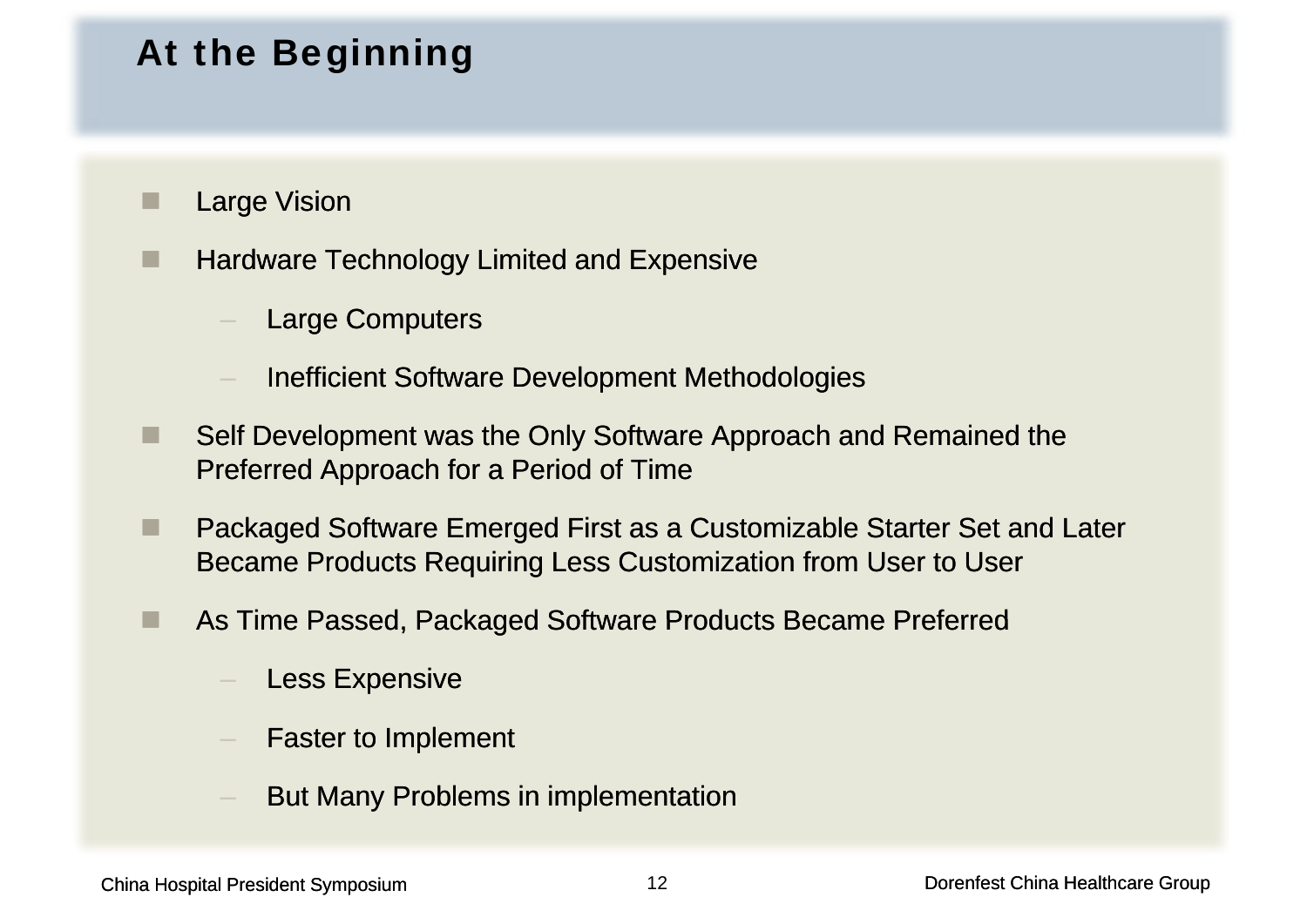#### The Late 1970s and 1980s

- P. Several Generations of Technology, Software Vendors, Software Approaches, and Products Came and Went
- п Software Buying and Implementation Methods Improved
	- Users and Management Became More Involved
	- Functional Requirements to Define Needs and Compare Vendors Became More Complete and Useful
	- User Site Visits, User Customer References, and User Discussions With Counterparts at Other Hospitals Became Part of an Improved Buying Approach
- P. Integration Became a Large Problem as the Number of Software Vendors Used by a Hospital Increased
	- Started Out All Manual with Duplicate Entry Into Multiple Systems
	- Moved to "Hard Coding" of Interfaces Between Systems
	- Caused a Focus on the Development of Standards for Software Products of Different Vendors to Communicate with Each Other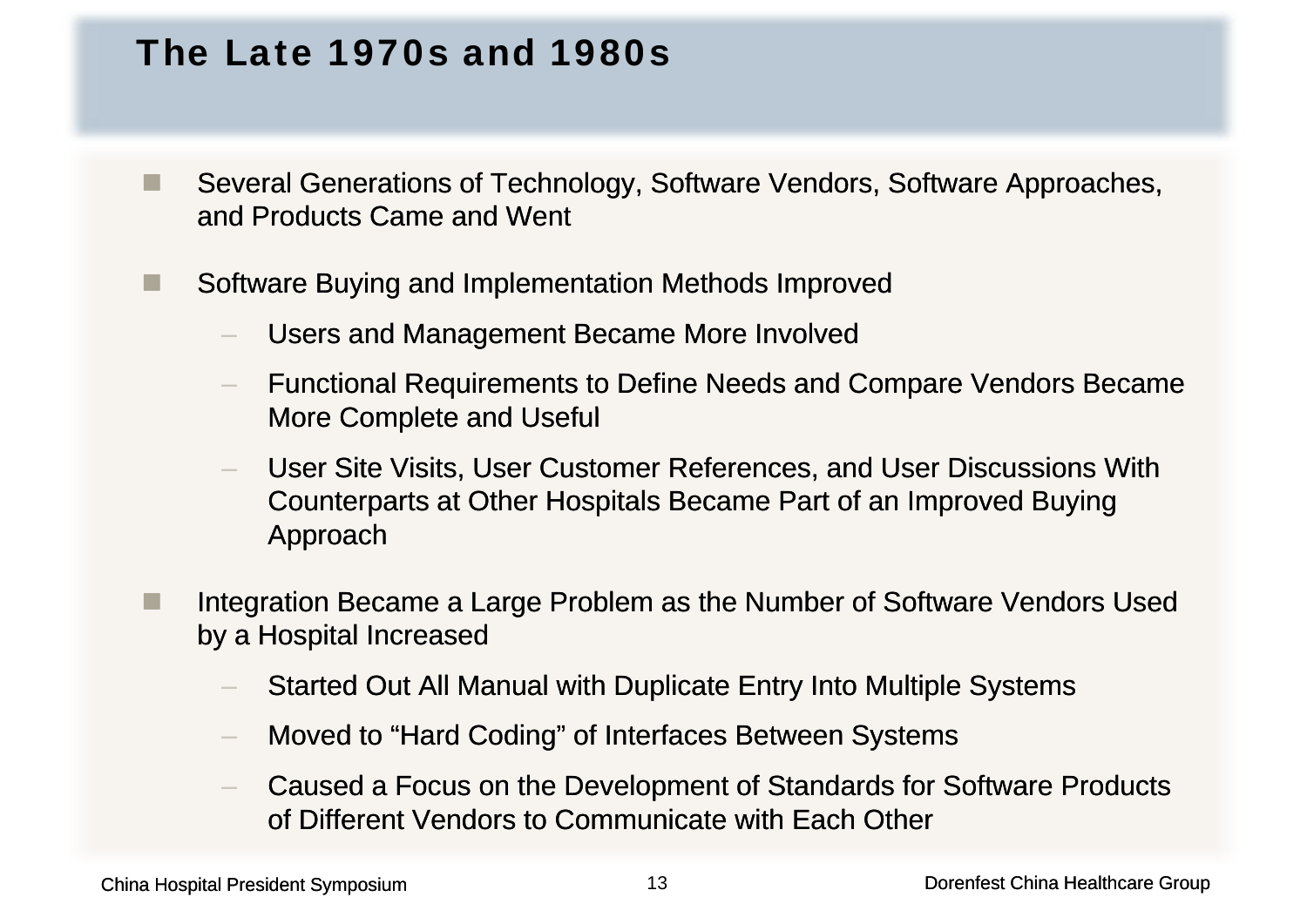#### The 1990s and 2000s

- п Management of the Buying and Implementation of I.T. Software Continued to **Improve**
- ٠ A New Generation of Software Systems Emerged, With Better Features and Functions Built on Superior Technological Platforms
- ٠ Integration Problems Kept Growing, Causing the Movement from Hard Coded Interfaces to Standards Such as HL7, and Interface Engines Which Facilitated the Transfer of Data in a More Efficient Way Between Software Systems
- ш **As the Decade of the 1990s Came to a Conclusion, the Pressure for Physicians** to Enter Their Orders into Computer Systems Grew. Until That Time, Relatively Few Physicians in the U.S. Entered Their Own Orders into Computer Systems
- п In the 2000's, the Long Sought After Vision of an EHR Began to Emerge in Inpatient and Ambulatory Settings. The U.S. 2009 Healthcare Stimulus Will Further Ex pand EHR Use
- П Computerized Physician Order Entry (CPOE) Became a Reality as Many Physicians Began to Enter Their Own Orders into Computer Systems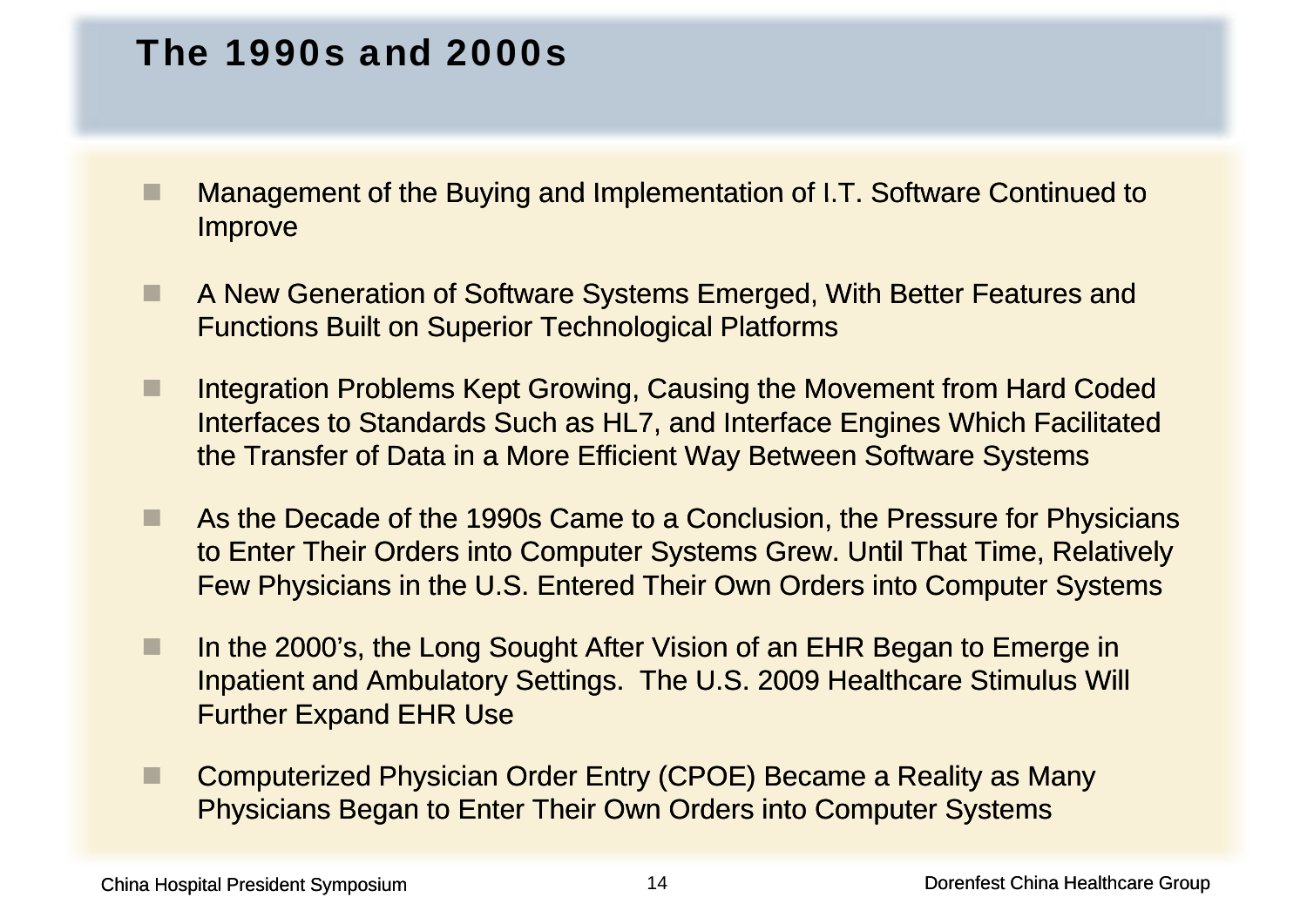#### H.I.T. Evolution in the Rest of the World

- **Tale** Canada Started in the Late 1970s
- **I** Europe and Australia Began in the Early 1980s 1980s
- Asia Began in the 1990s
- $\mathbb{R}^n$  Canada, France, Germany, England, and Australia All Started Later Than the U.S., Invested Less, and Have Made More Progress
- **Tall**  Hong Kong Started Even Later, Invested Less, and Now Is the State of the Art in H.I.T. Use in the World
- $\mathbb{R}^n$ China H.I.T. Is Now at an Earlier Stage of Development. China Has the Goals and Desire to "Leapfrog" the Rest of the World in H.I.T. Use in the Next Few Years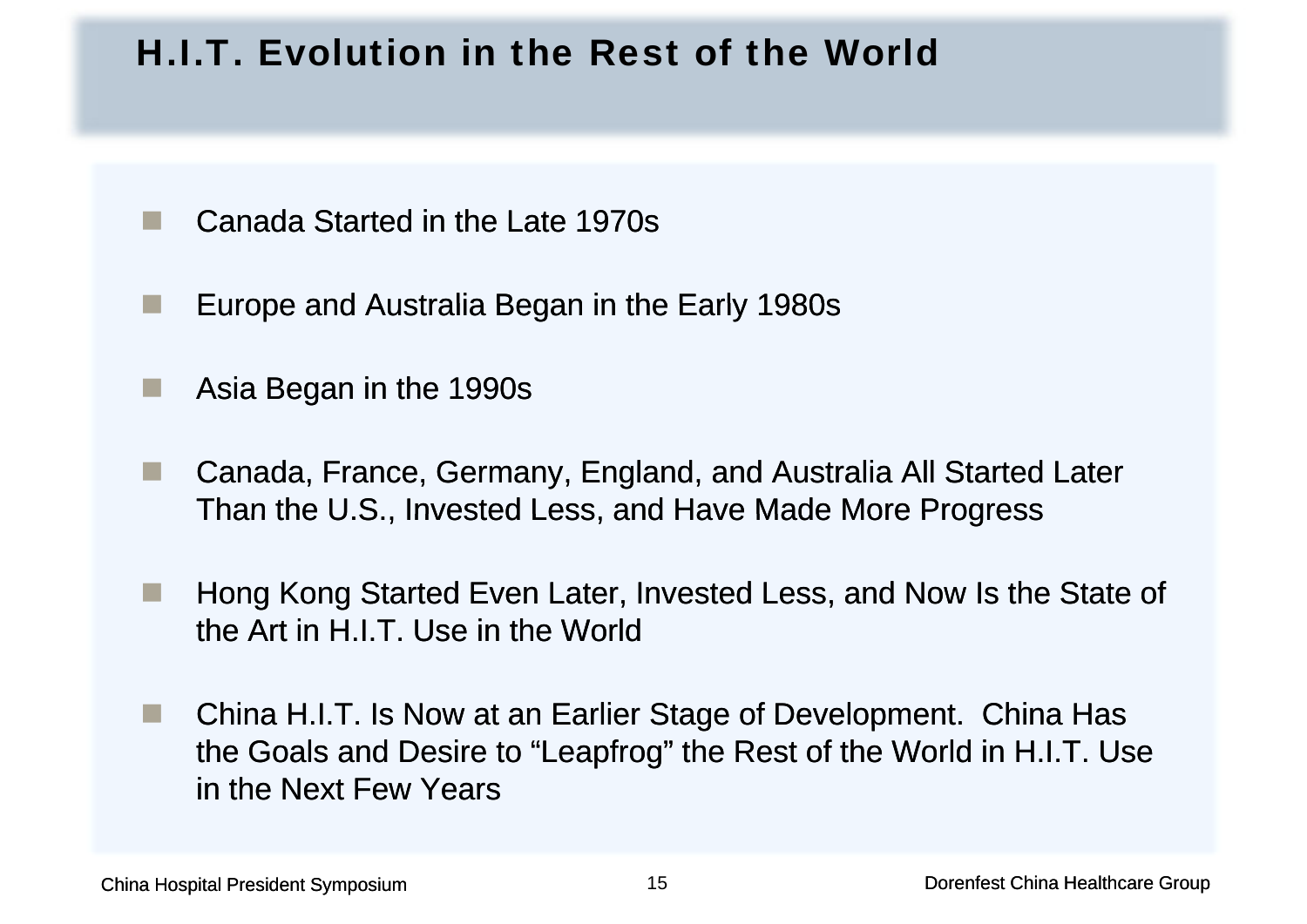#### Successful Later Adopters Learned from the Experience of Earlier Adopters to Make Progress Faster

- By Playing Close Attention to What Worked and Did Not Work in Earlier Adopter Countries, Later Adopters Were Able to Avoid Many of the Difficulties Experienced by Earlier Adopters and Accomplish Better Results
- an<br>Ma By Bringing Together the Experience of Some of the World Leaders in Health Information Technology Use, We Hope to Pass on to the Audience Today Some Good Ideas About How to Get Better Results from Your I.T. Pro grams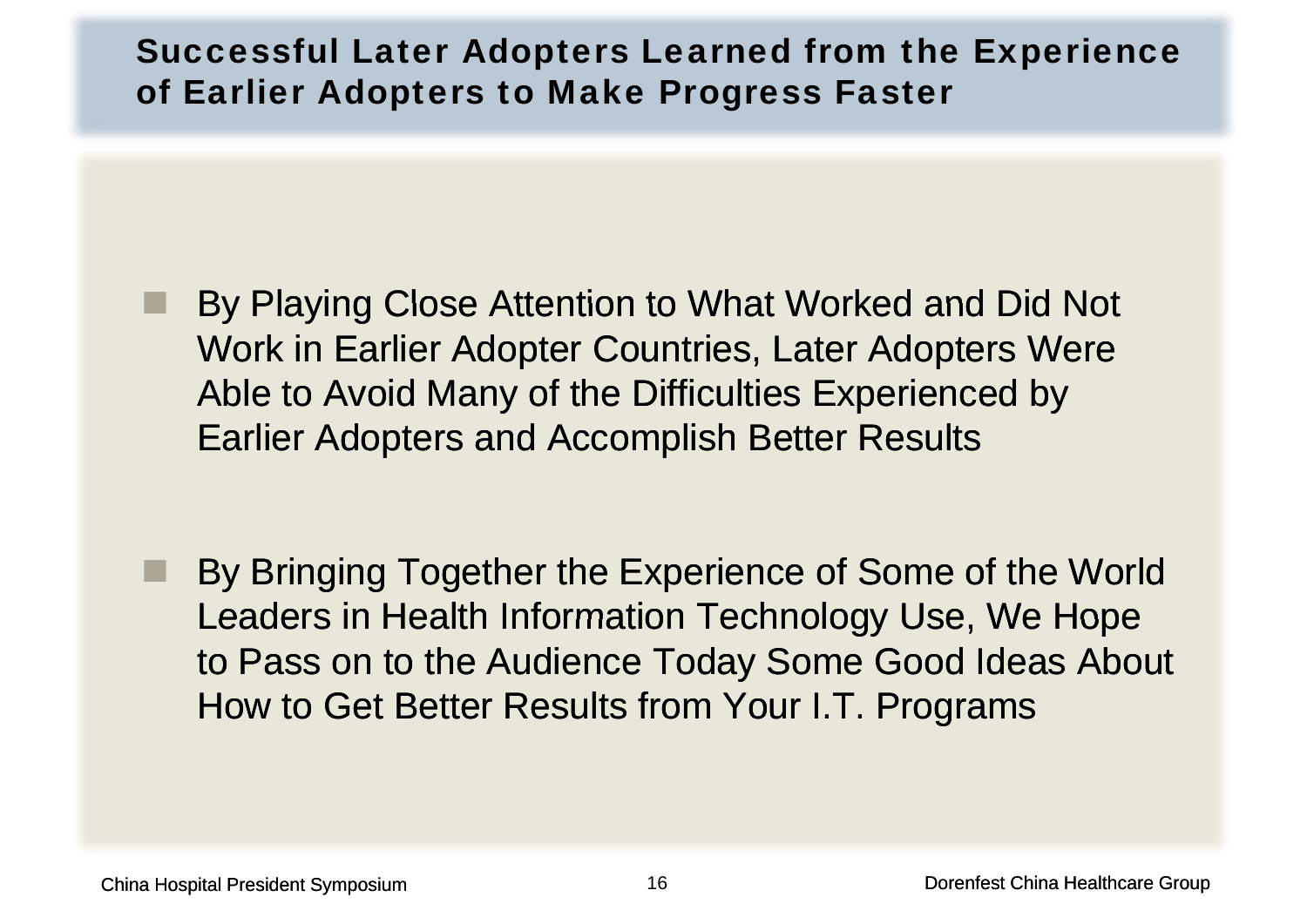China Hospital President Symposium

### The Current Status of I.T. Use in Chinese Hospitals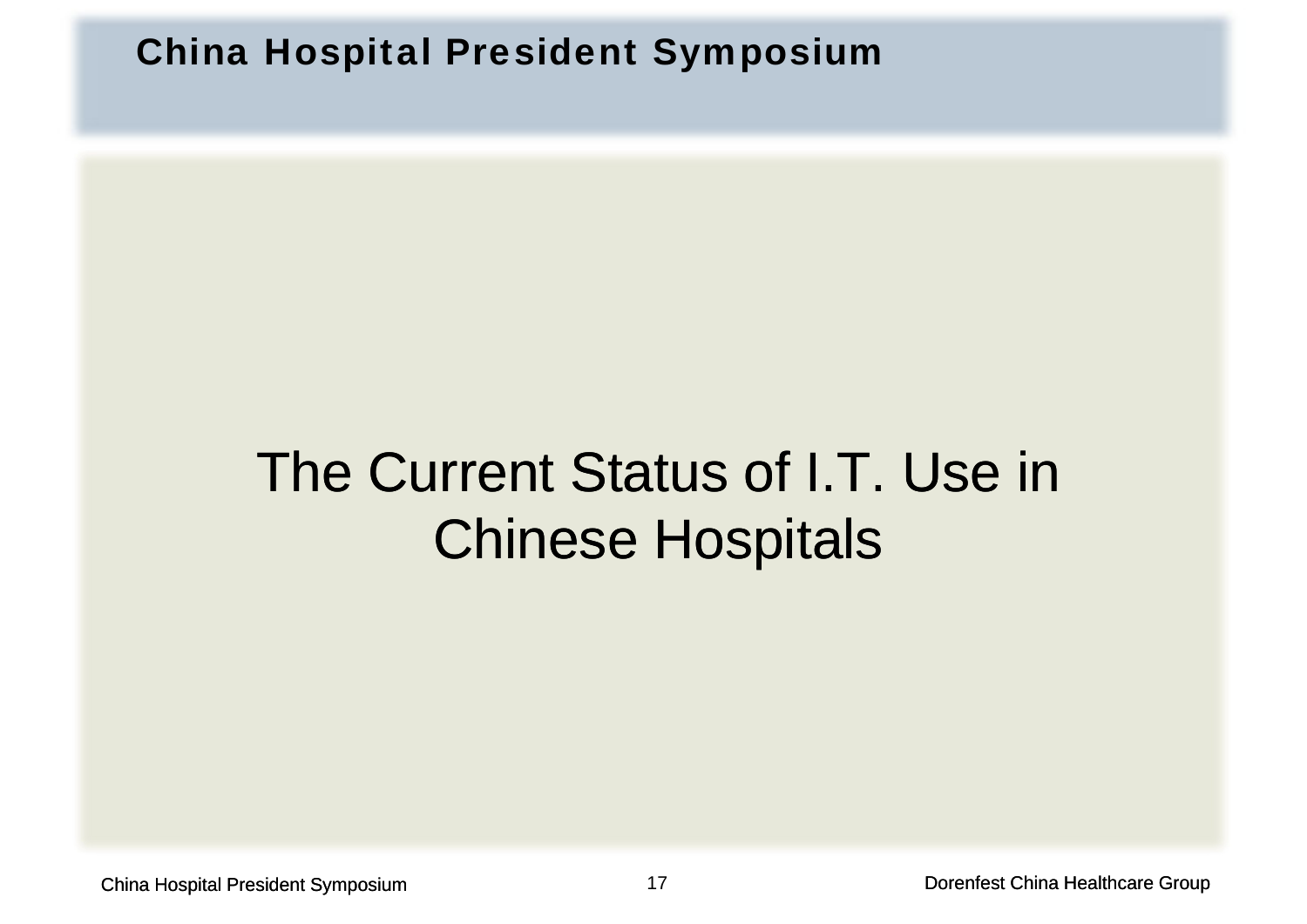#### The Development of H.I.T. in China

- ш Chinese Hospitals Began to Computerize in the Early 1990s
- The Initial Focus of Computer Efforts Was on Financial Systems
- ш In the Early 2000s, Chinese Hospitals Began to Implement I.T. for Clinical Systems
- × Many Software Solutions Are Now Available, With Several Hundred Smaller Software Companies Emerging
- **Tari**  Between 2005 and 2010, China Hospital Spending on I.T. Grew From \$600 Million (USD) In 2005 to Almost \$3 Billion (USD) Expected To Be Spent in 2010
- п This Rapid Growth in Spending Will Continue Over the Next Several Years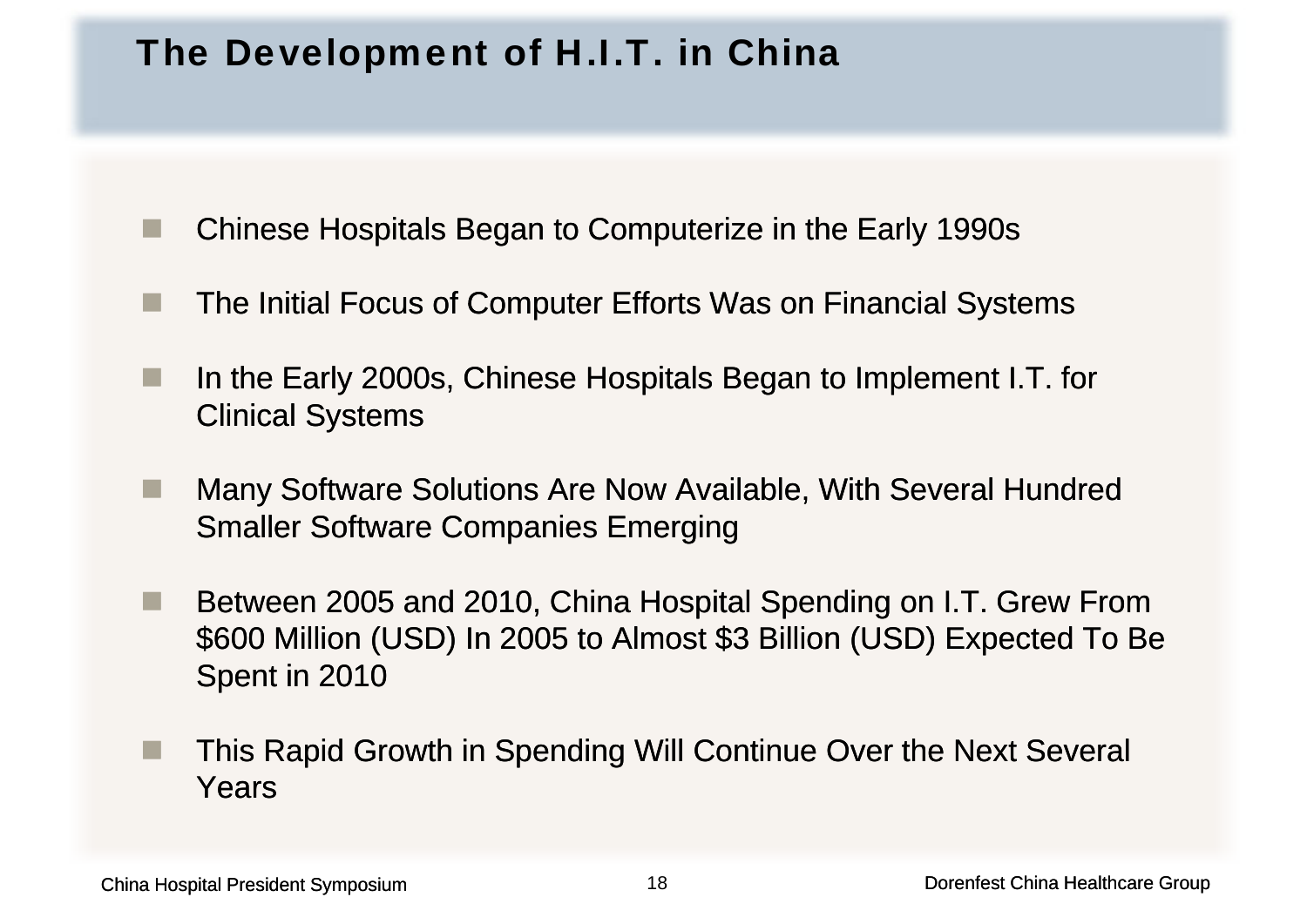#### Factors Contributing to Future Spending Growth in China H.I.T.

- 1.. China Hospital Work Processes Are Redundant, Expensive, And Error prone
- 2.In 2003, the Ministry Of Health (MOH) Issued Guidelines for Health I.T. Development Which Called for All Cities in China to Implement RHN and Digital Hospital Programs by 2010
	- Gave Momentum to Hospitals to Purchase Clinical Systems
	- Very Slow Progress Towards Stated Goals During the Policy Period
- 3. Improved Use of I.T. Is One of 8 Pillars of the New China Healthcare Reform Plan. Focuses Include:
	- Improved Hospital I.T. Systems
	- Electronic Health Records
	- Data Sharing Through RHNs and Integration With Community Clinics
	- –I.T. Systems to Support Expanded Health Insurance
- 4. Chinese Hospital Leaders Want to Take a Big Leap Forward in Improving Work Processes and in Digitizing Chinese Hospitals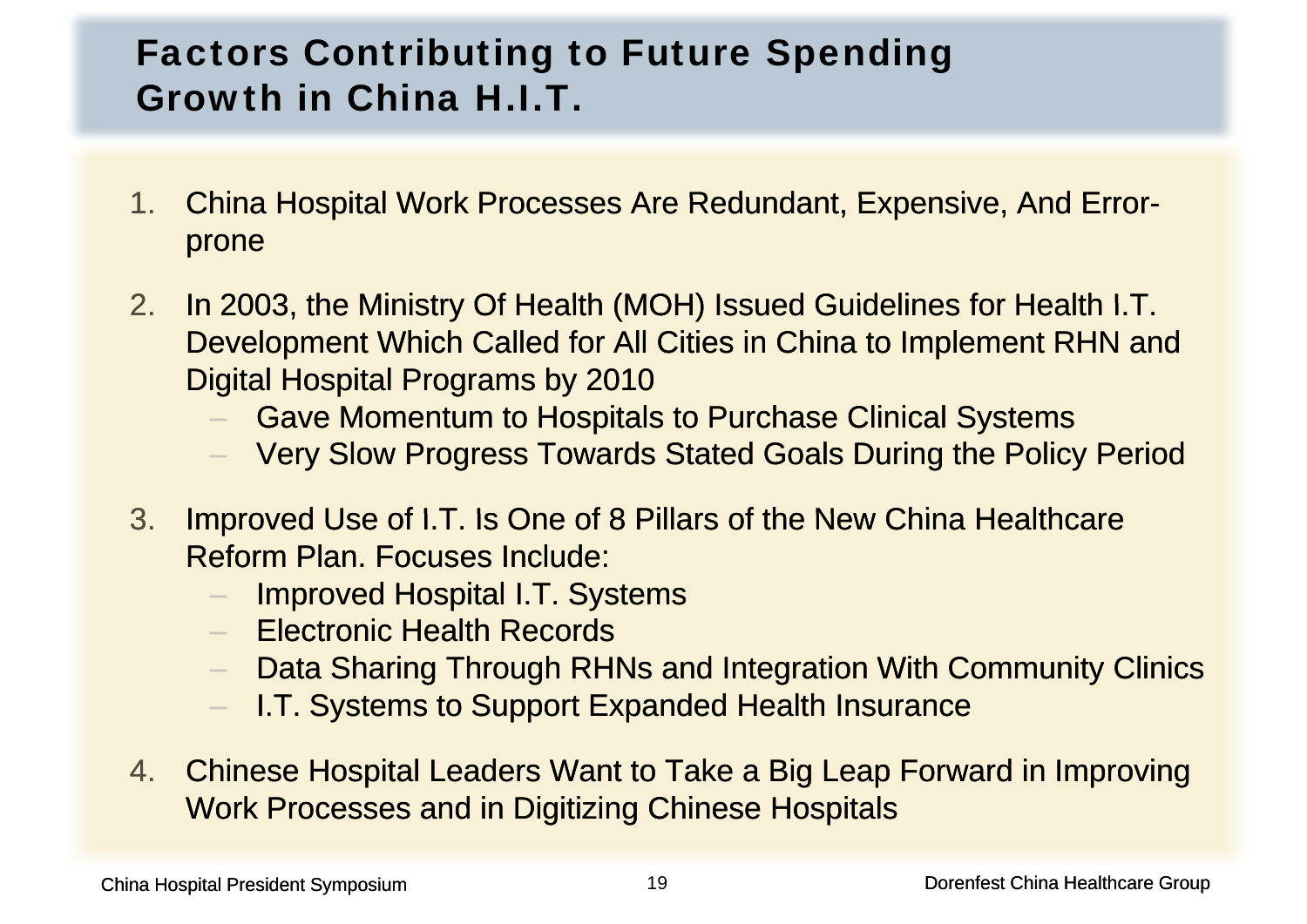#### Factors Impeding Success in China H.I.T.

- 1. Like Some Earlier Adopter Countries, Poor Approaches to Software Buying and Change Management Have Resulted in Many Problems in the Implementation of New Systems
- 2. Software Products and Integration Tools in Use Today Are More Like Other Earlier Adopter Countries Used Many Years Ago
- 3. This Has Resulted in New I.T. Systems Adding Work and Creating Unnecessarily Redundant Work Processes
- 4. Hospital Leaders, Not Knowing What They Do Not Know, Continue to Use Poor Buying and Implementation Approaches Because They Do Not Know Better Ways Are Possible, and There Is a Strong Momentum to Continue With These Approaches
- 5. In the Past, Chinese Hospitals Have Invested Too Little Management Time and Money in I.T. Systems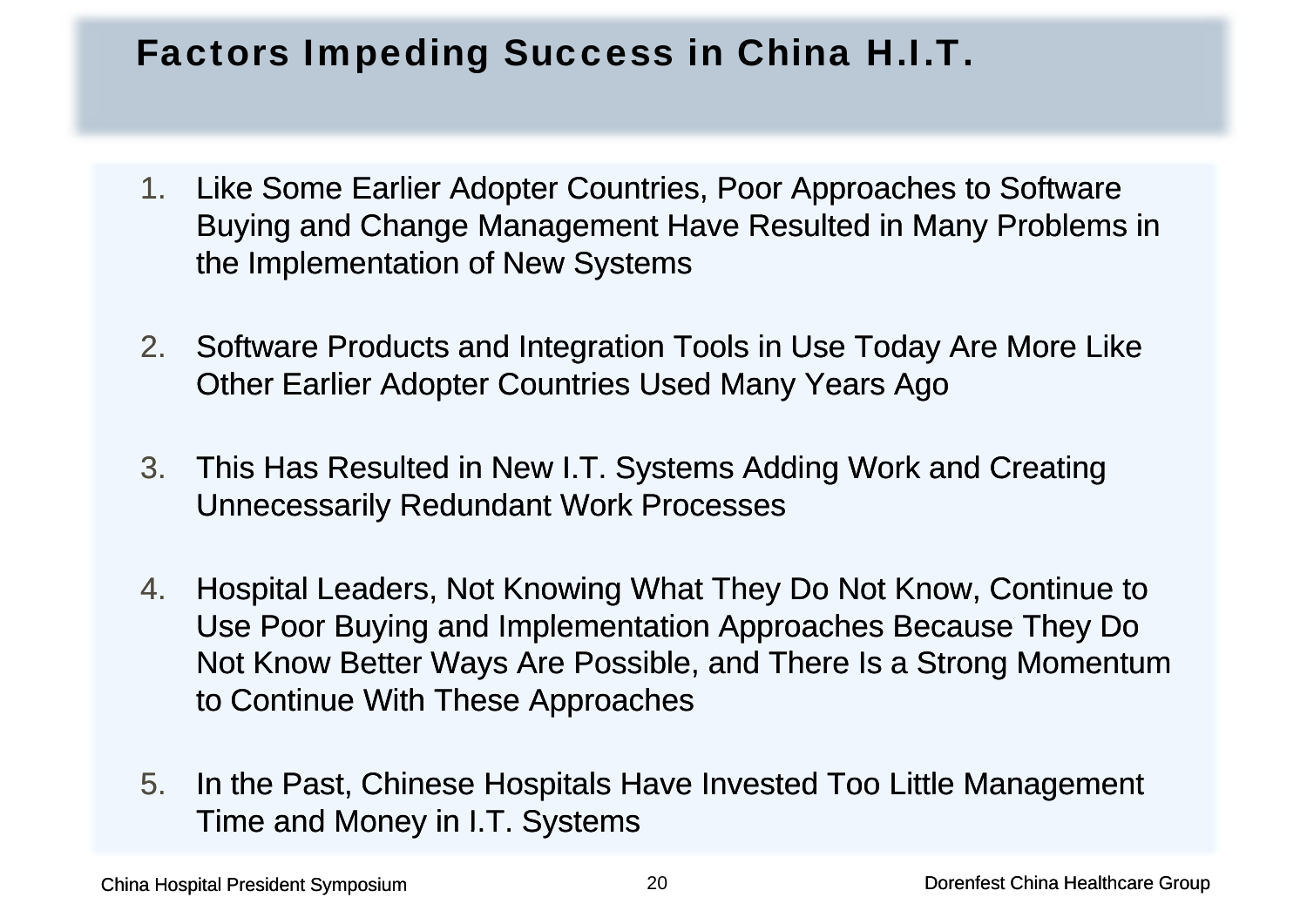#### The Competitive Environment

a se There Are Hundreds of Small Software Vendors Active in China H.I.T.

- × The Market Segments With the Most Vendors Are H.I.S., PACS, R.I.S., Lab, and EMR
- ٠ All H.I.T. Vendors in the Market Started in a City And Most Are Still Operating in That City or a Small Region Around the City. Some H.I.T. Vendors Are Becoming More National in Scope
- ٠ ■ Many Vendors in the Hospital Computer Systems Market Offer Heavily Customized Solutions Rather Than Products. These Heavily Customizable Solutions Create Greater Dependency on the Software Vendor and Are More Difficult/Expensive to Keep Current When Vendors Release New Software Updates Periodically
- ш ■ Chinese Hospital Leaders Would Like to See a New Generation of H.I.T. Software Developed for the Country to Assist in Helping Them Accomplish Their "Leapfrog" Objectives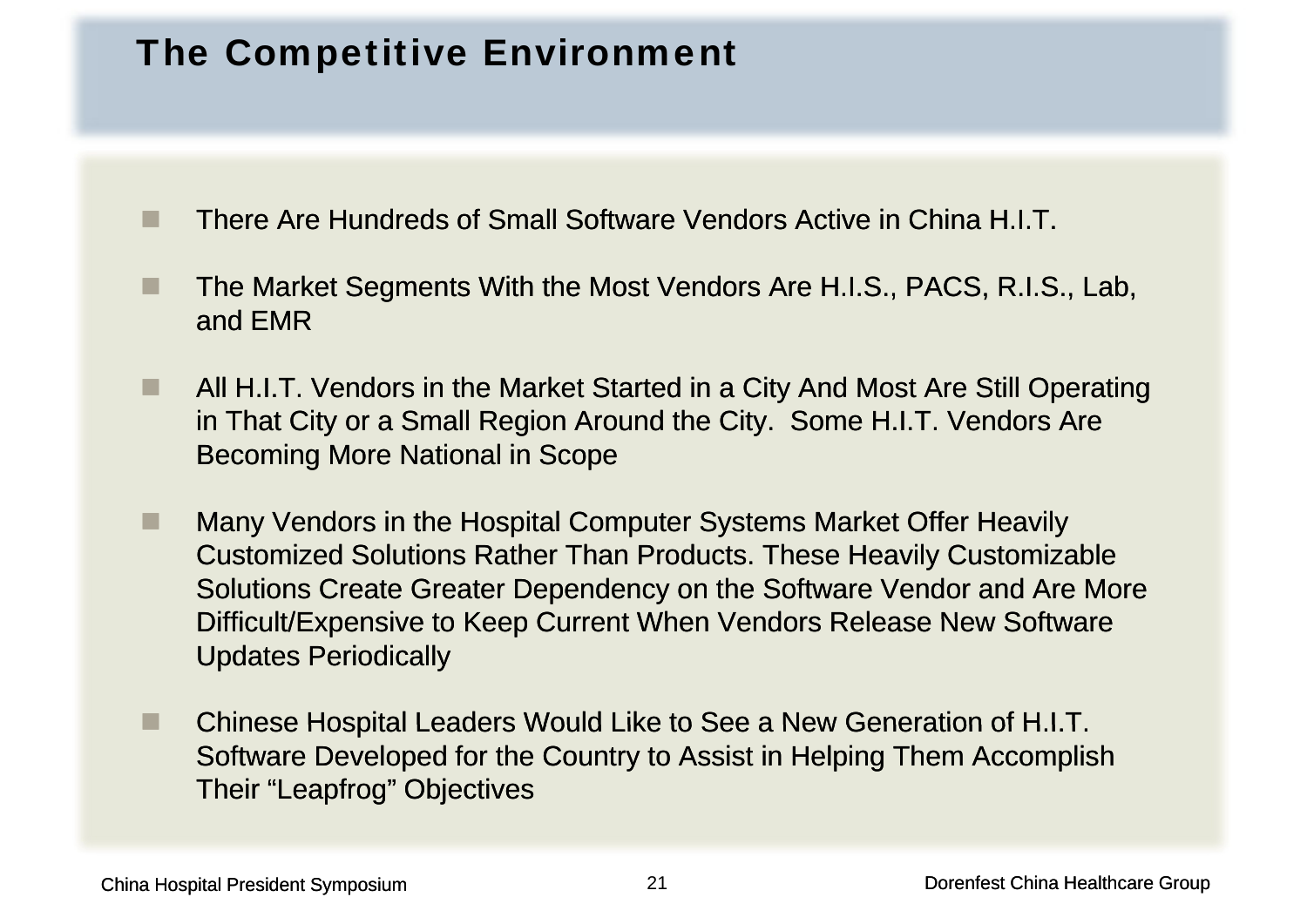#### Allocation of H.I.T. Investment Around the World

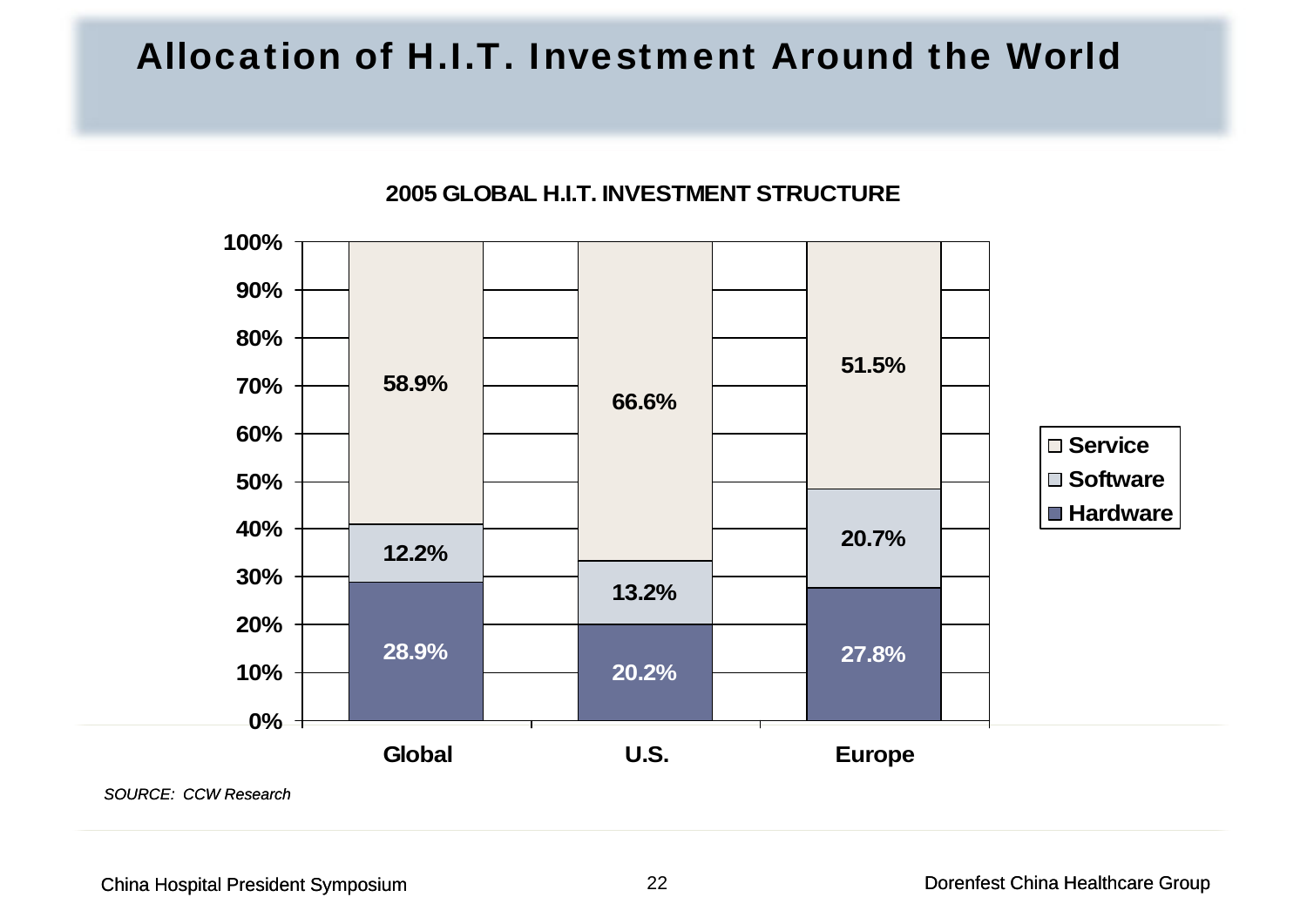#### Today Chinese Hospital H.I.T. Investment Is Spent Differently Than the Rest of the World



**<sup>2005</sup> GLOBAL H I T INVESTMENT STRUCTUREH.I.T.** 

*SOURCE: CCW Research*

China Hospital President Symposium 23 Dorenfest China Healthcare Group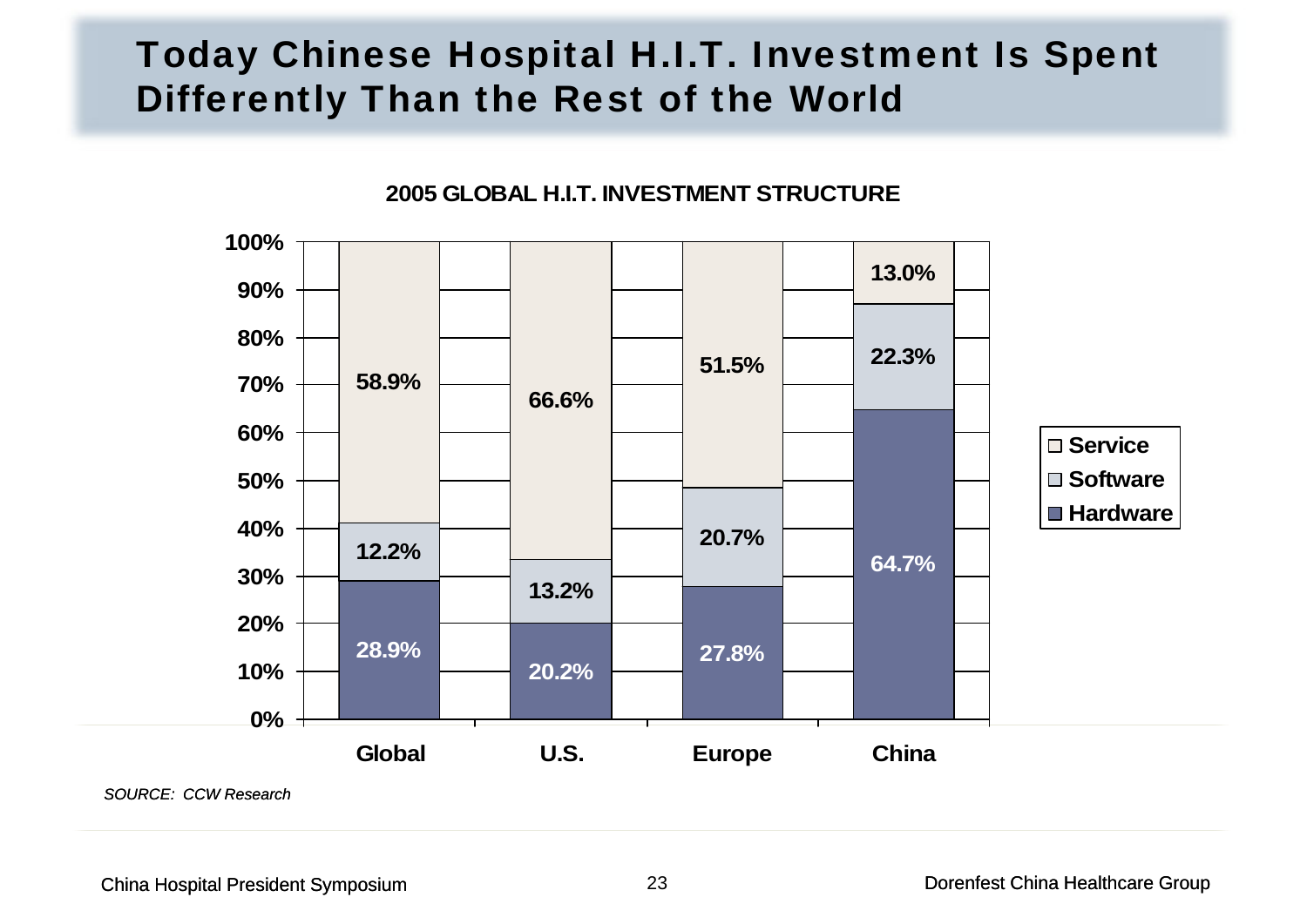#### China Healthcare Leaders Want to Leapfrog the World in I.T. Use

- a a Chinese Hospitals and Health Bureaus Are Carefully Considering How to Be More Successful in Taking Next Steps Forward in I.T. Use
- **The State**  There Is a Recognition That for China to Accomplish Its Objectives in H.I.T. Requires the Following :
	- Learning Quickly From the Global Experience
	- Overcoming Resistance to Change
	- Knowing How to Manage Change
	- – Doing More of What the Rest of the World Did Right and Less of What They Did Wrong to Avoid Mistakes Other Countries Have Made and China Is Still Making
	- Developing More Expertise in These Areas of Need Quickly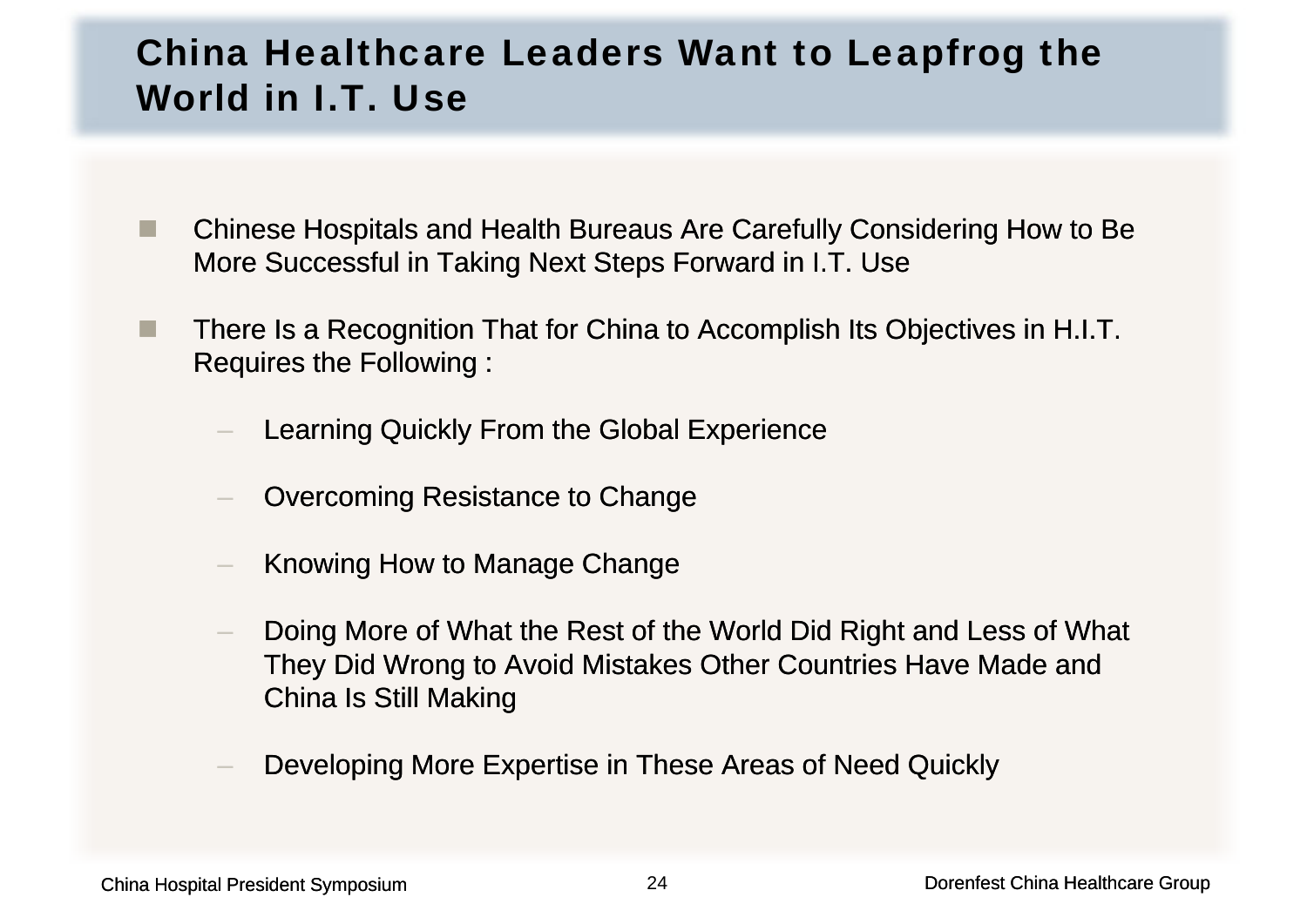China Hospital President Symposium

## Suggestions to Help Chinese Hospital Leaders Make More Progress in H.I.T. Use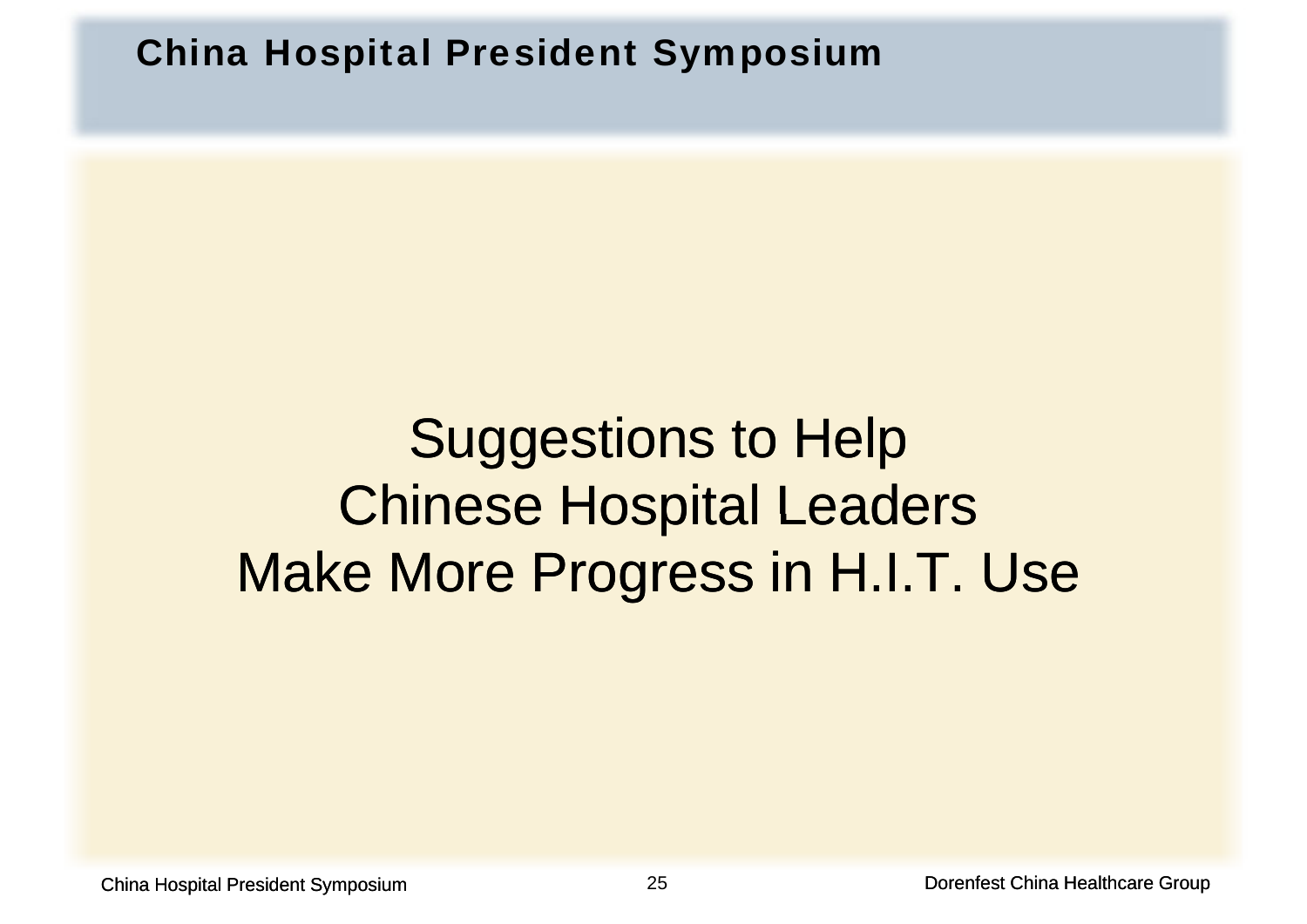#### Common Themes Expressed By Leaders in Chinese Hospitals

- "The I.T. Program Is Not Working as Well as We Would Like It to Work"
- H. ■ "Our Software Systems Do Not Talk to Each Other"
- **The State** "We Have a Desire to Solve Problems Through Better Integrated and More Extensive I.T. Use Throughout Our Clinical Areas"
- **The State**  "We Want to Fix Up the Current I.T. Program and Implement an EMR in Our Hospital"
- **Tale**  "We See More and Better I.T. Use as Important to Our Future"
	- "We Need a Better Software Vendor and A Better Software Product"

P.

**Tale**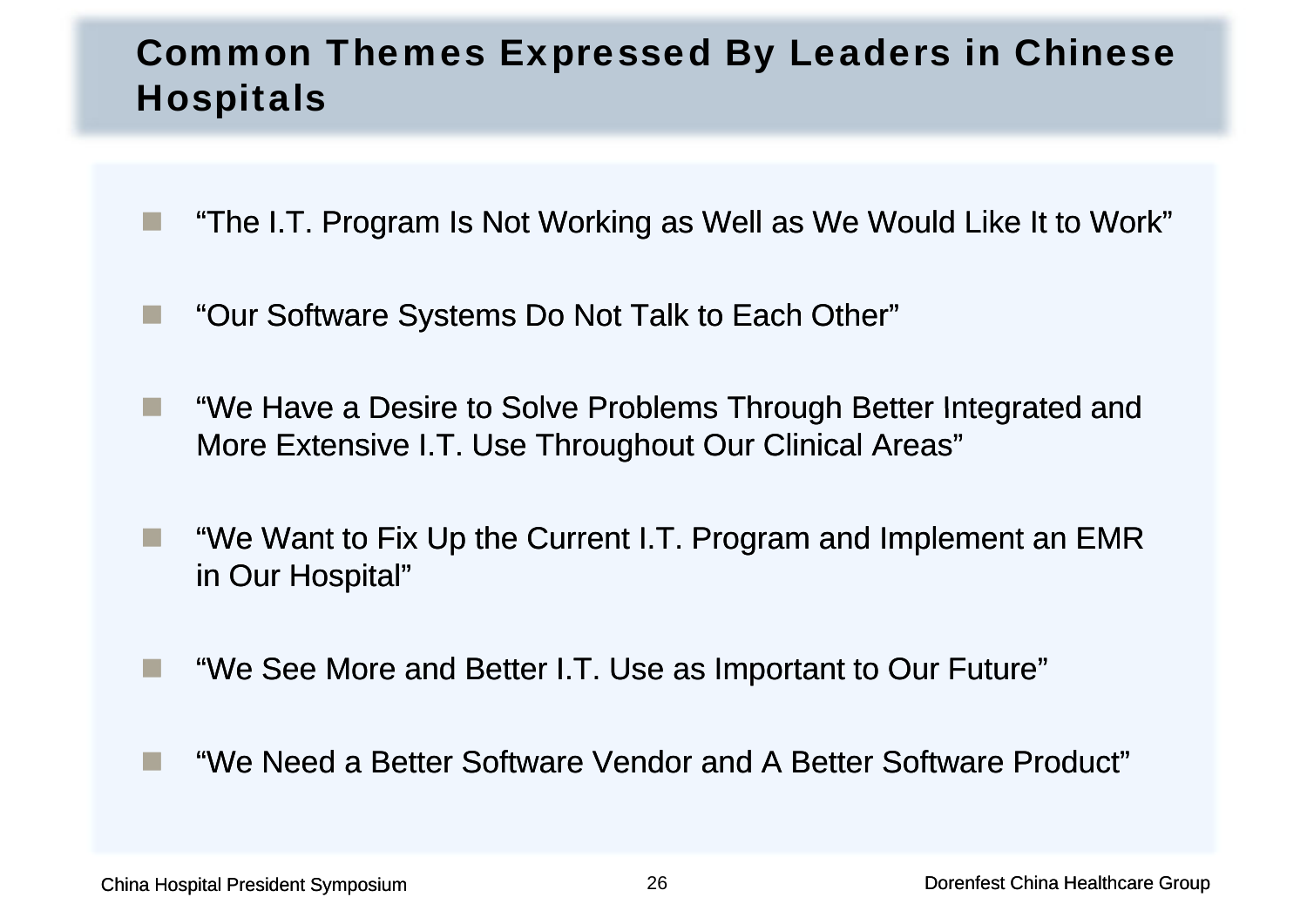#### Key Steps to Improving Long Term I.T. Investment Results in Chinese Hospitals

- 1. Changing I.T. Governance Methods to Be More Effective
- 2. Increasing the Involvement of Hospital Clinicians in I.T. System Buying and Implementation
- 3. Reducing Reliance on the Software Vendor
- 4.Developing Better I.T. Planning and Priority-Setting Methods
- 5. Developing Better Ways of Buying Software to Increase Success
	- Accurately and Thoroughly Define User Needs Prior to Buying **Software**
	- Use Better Methods of Assessing Software Product Capabilities Prior to Purchase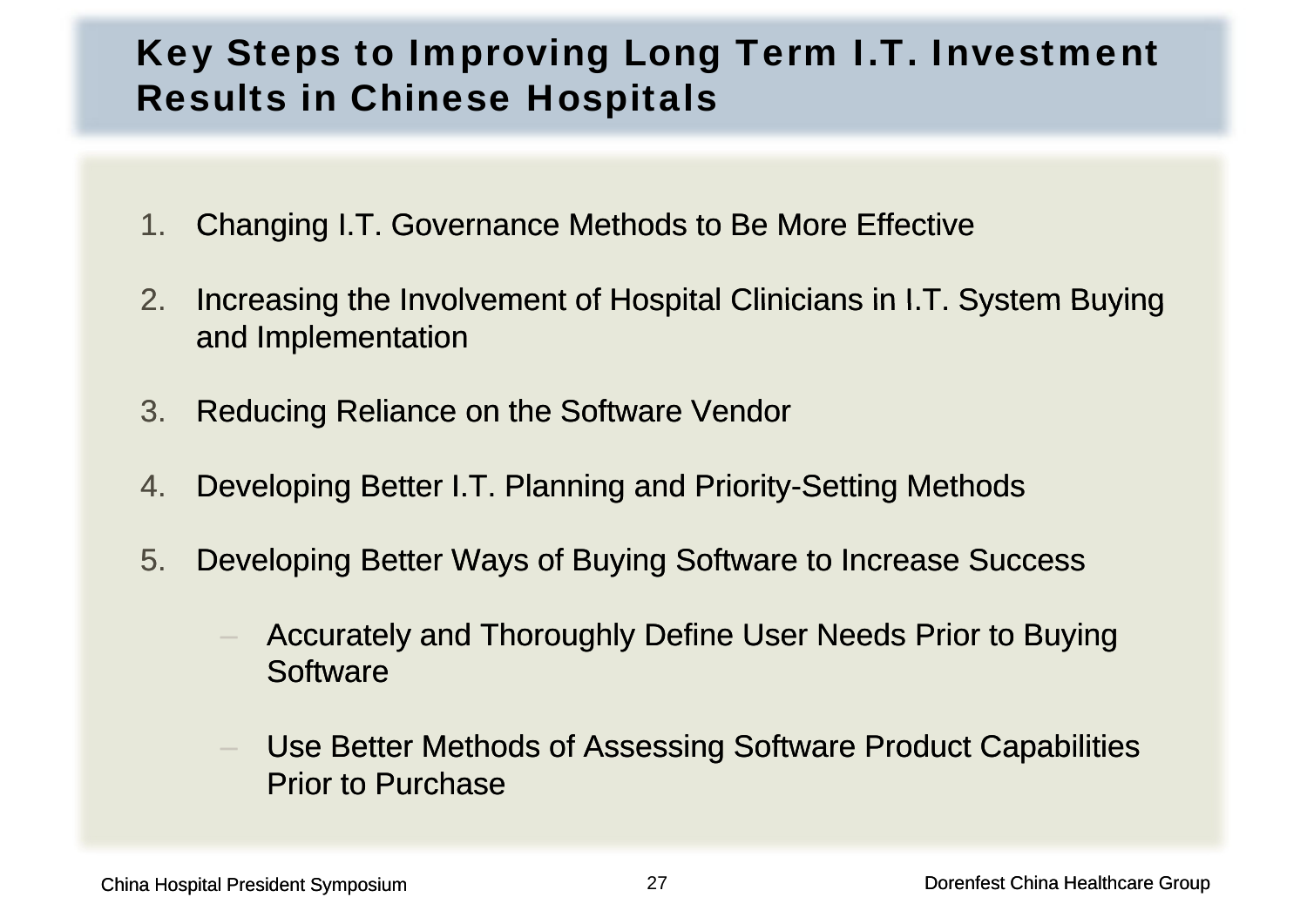#### Key Steps to Improving Long Term I.T. Investment Results in Chinese Hospitals (Continued)

- 6. Changing the Role of the I.T. Department from Doing It by Itself to Include Facilitating, Educating, and Training Hospital Management and Users
- 7. Developing Better Approaches to Training Users as Part of the Buying and Implementation Processes for New I.T. Systems
- 8. Develop Better Approaches to Systems Implementation So That Implementation of New Systems Will Not Add Work and Create Unnecessaril y Redundant Work Processes